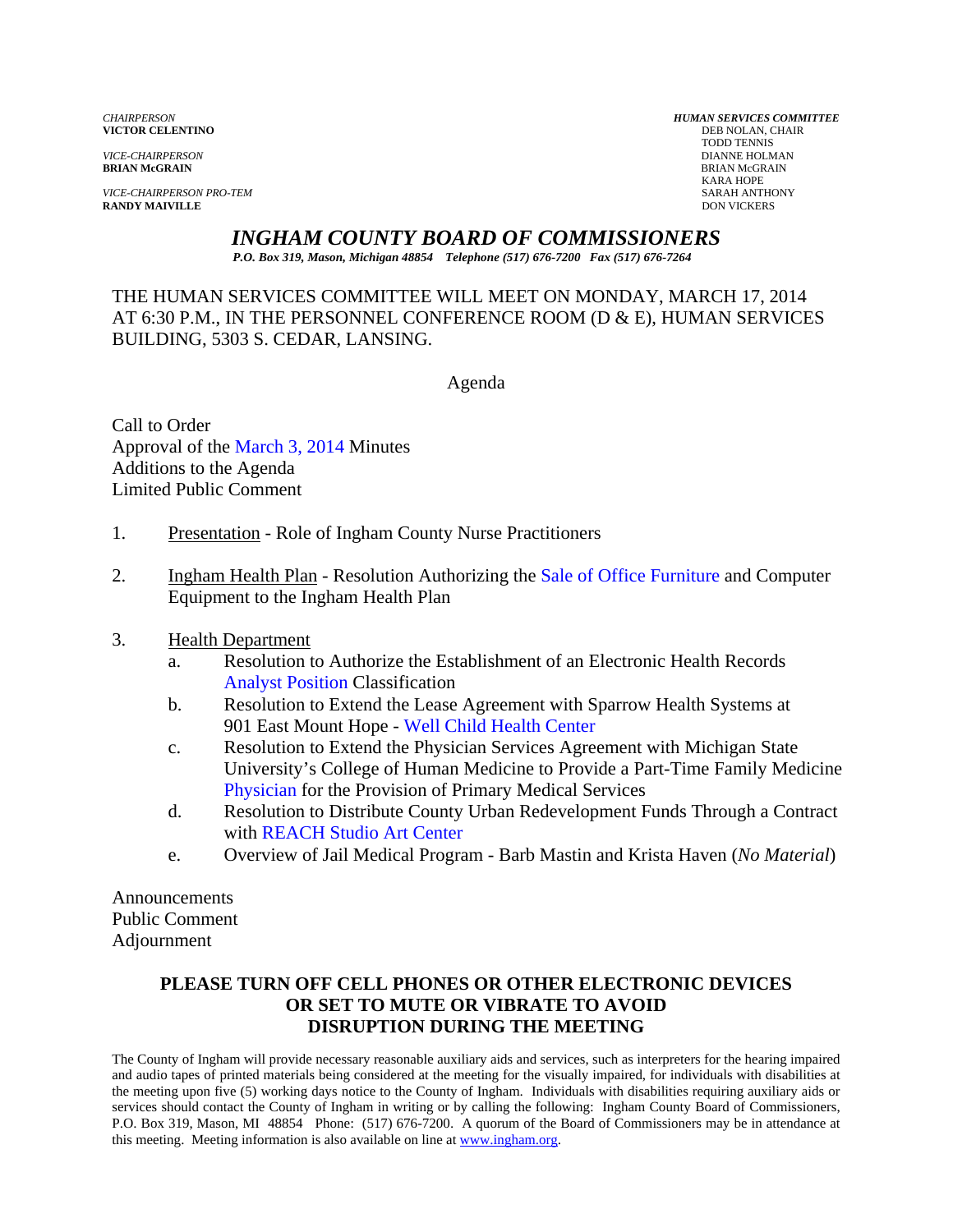#### HUMAN SERVICES COMMITTEE March 3, 2014 Draft - Minutes

<span id="page-1-0"></span>

| <b>Members Present:</b> | Deb Nolan, Todd Tennis, Dianne Holman, Brian McGrain, Kara Hope,<br>Sarah Anthony and Don Vickers |
|-------------------------|---------------------------------------------------------------------------------------------------|
| <b>Members Absent:</b>  | <b>None</b>                                                                                       |
| <b>Others Present:</b>  | Jared Cypher, Barb Mastin, Michelle Rutkowski, Jennifer Shuster and<br>others.                    |

The meeting was called to order by Chairperson Nolan at 6:32 p.m. in the Personnel Conference Room "D & E" of the Human Services Building, 5303 S. Cedar Street, Lansing, Michigan.

#### Approval of the February 24, 2014 Minutes

MOVED BY COMM. VICKERS, SUPPORTED BY COMM. HOLMAN, TO APPROVE THE MINUTES OF THE FEBRUARY 24, 2014 MEETING AS PRESENTED.

#### MOTION CARRIED UNANIMOUSLY.

The minutes of the February 24, 2014 meeting were approved as presented.

#### Additions to the Agenda

5. Human Resources – Update from Michelle Rutkowski regarding Health Plan Management Staff status.

#### Limited Public Comment

None.

#### MOVED BY COMM. VICKERS, SUPPORTED BY COMM. MCGRAIN, TO APPROVE A CONSENT AGENDA FOR THE FOLLOWING ITEMS:

- 1. Facilities Department Resolution Authorizing Entering into a Contract with the Architectural and Engineering Firm of Hobbs and Black to Provide Architectural and Engineering Services for the Ingham County Community Health Center (McLaren) Renovation Project
- 2. Health Department
	- a. Resolution to Extend the Agreement with Edward W. Sparrow Hospital Association for Physician and Medical Direction Services for Women's Health
	- b. Resolution to Authorize an Amendment to the Lease of the Facility at 5656 S. Cedar Street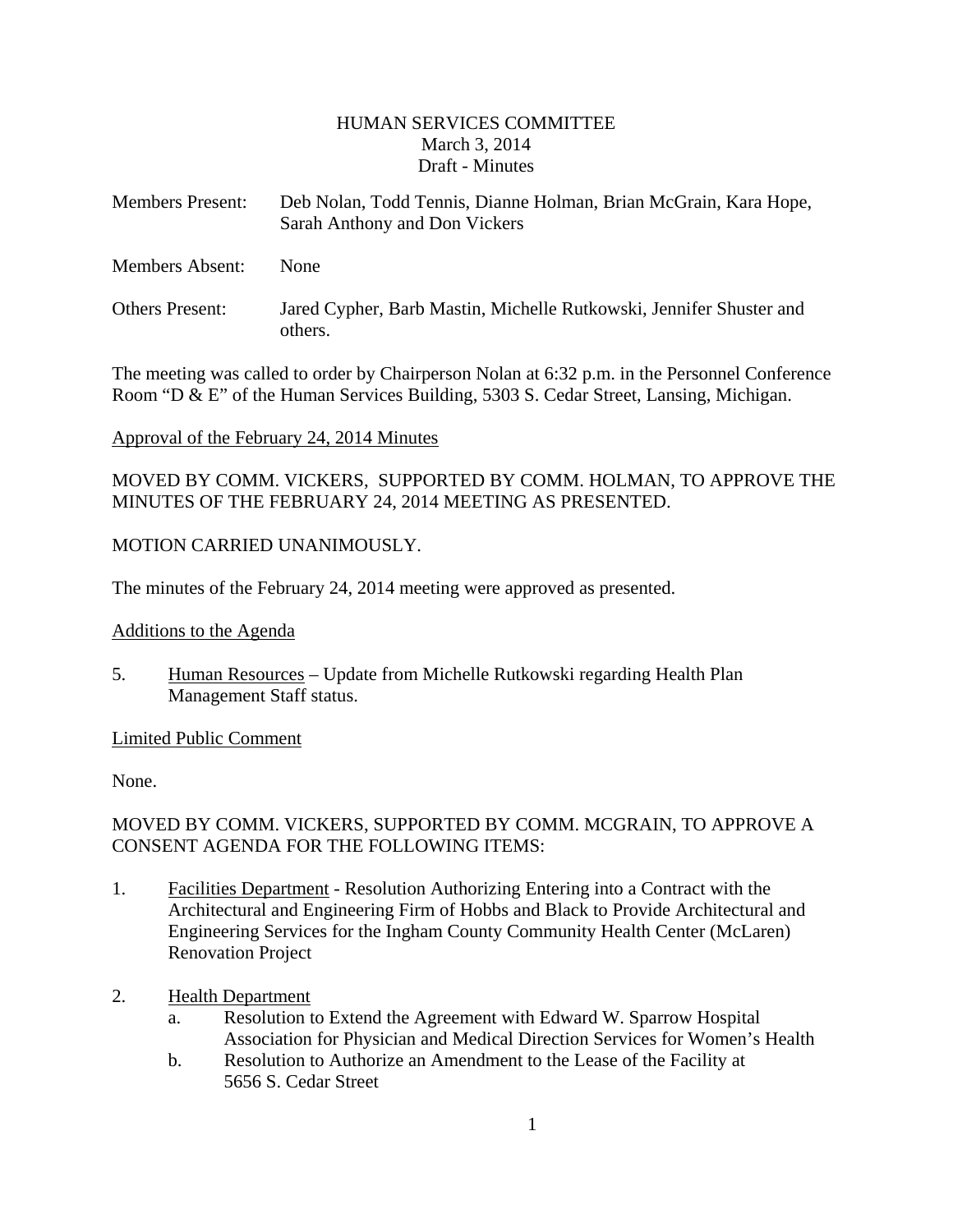- c. Resolution to Extend the Agreement with Medical Staffing Network for Per Diem Professional Staffing for Medication Passing Services at the Ingham County Jail
- d. Resolution to Amend Resolution #12-285 to Authorize the Use of Grant Funds For Subcontract Services, Temporary Staff and Marketing and Media Needs

Chairperson Nolan disclosed that Andrea Collier is a friend of hers.

3. Board of Commissioners - Resolution Appointing the Ingham County Health Officer

#### MOTION CARRIED UNANIMOUSLY.

MOVED BY COMM. VICKERS, SUPPORTED BY COMM. MCGRAIN, TO APPROVE THE ITEMS ON THE CONSENT AGENDA.

#### MOTION CARRIED UNANIMOUSLY.

- 2. Health Department
	- e. Discussion Clinical Site Planning (additional information)

Barb Mastin, Chief Operating Officer of the Health Department, addressed the Committee and distributed detailed property information for a possible clinical site rental location at 1115 S. Pennsylvania Ave. in Lansing.

She said the current clinical site has a lease that expires this year and there is not an opportunity to renew that lease. Ms. Mastin stated that they had hoped to find an interim location near the North side of Lansing, however, had no luck of finding one that can be moved into by August  $31^\text{st}$ .

She then described the vacant location found at 1115 S. Pennsylvania Ave. in Lansing. Ms. Mastin said she is excited about the location as they can move in before September  $1<sup>st</sup>$ , it has ample parking and is located on a bus route. However, she said it does need renovations and that she would like a bus stop shelter placed there for the CATA route.

According to Ms. Mastin, the rental cost of the current clinical site is \$20.16/ sq. foot and the rental cost of the new building as it stands now is \$10/ sq. foot.

Commissioner Vickers asked about purchase cost versus rental cost.

Jared Cypher, Deputy Controller, stated that since this will serve as an interim location that they have not asked for a purchase price yet.

Chairperson Nolan asked when a resolution would be brought to the Committee regarding the rental of this location.

Mr. Cypher stated that a resolution will not be brought to the Committee until towards the end of the process and that is why it was listed on this meeting's agenda for a discussion item.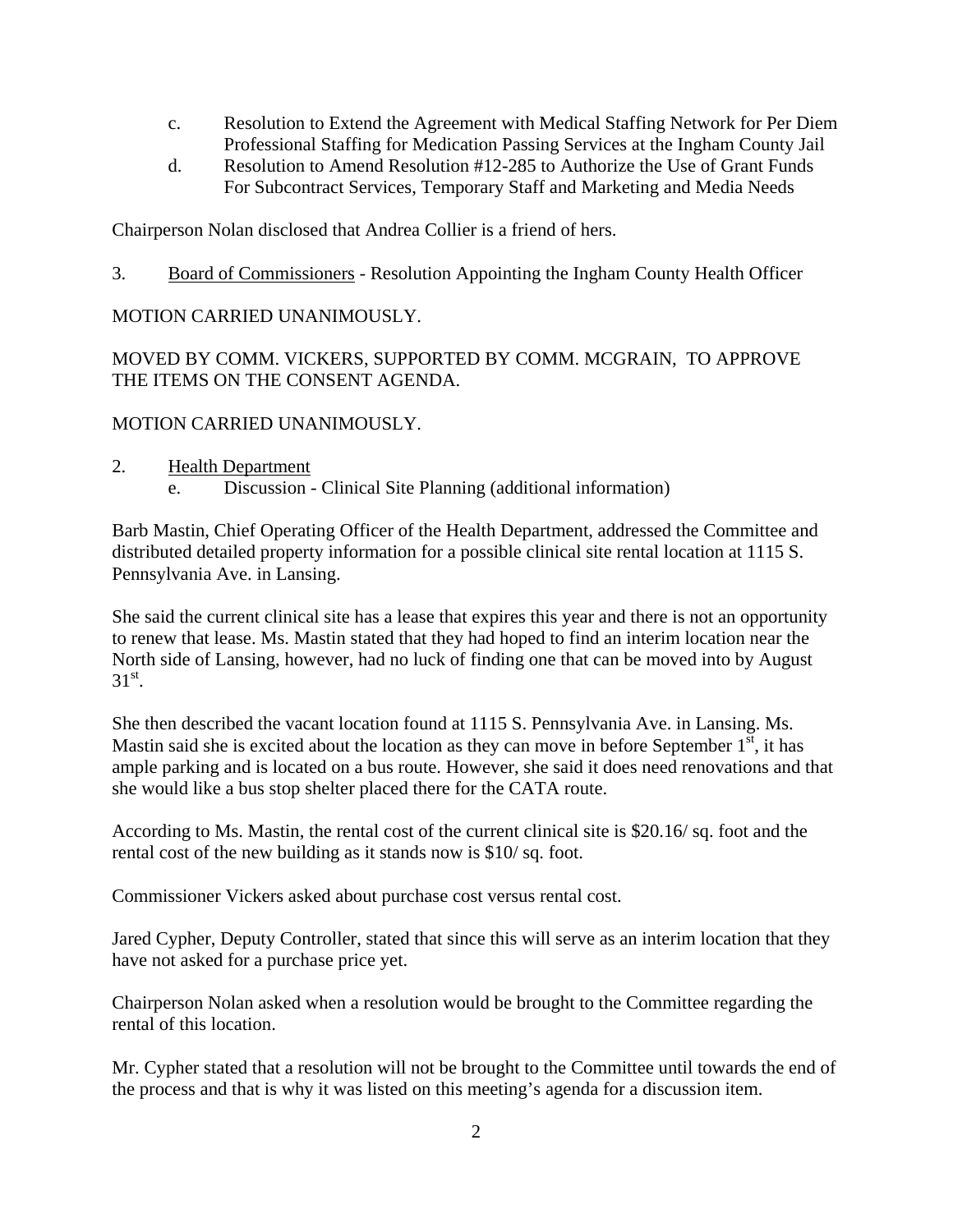4. Board Referral - Resolution Submitted to the Huron County Board of Directors by the Huron County Finance Committee Regarding Huron Behavioral Health

Commissioner Vickers asked for a brief history on the referral.

Chairperson Nolan stated that a resolution had been passed through after discussion at a previous meeting with Bob Sheehan, Executive Director of the Community Mental Health (CMH) Authority.

5. Human Resources – Update from Michelle Rutkowski regarding Health Plan Management Staff status.

Michelle Rutkowski, Human Resources Specialist, addressed the Committee and stated that all of the employees who were affected by the elimination of Health Plan Management Services, and wanted another employment position, were able to be re-hired in another position.

#### Announcements

Commissioner Vickers recommended that, in the future, it would be more palatable to hire directors based on a salary range instead of steps.

Chairperson Nolan stated that Tim Dolehanty, Controller/Administrator, and Travis Parsons, Human Resources Director, had discussed looking into having a wage and salary system analysis performed since one had not been conducted in several years.

Ms. Rutkowski stated that the last analysis was conducted over a two-year period beginning in 1998. She also stated that it would cost well over \$150,000 to conduct the study.

Chairperson Nolan stated that the proposal of this study would have to come before the Board of Commissioners for approval first.

After further discussion, Commissioners Hope, McGrain and Tennis all agreed that despite the long process and expense, that the comprehensive wage and salary study was necessary.

Commissioner Hope gave an update on the status of the condemnation of Life O'Riley Mobile Home Park and Campground. She stated that the Board of Water and Light would be turning the water off on March  $10^{th}$  to the location.

Chairperson Nolan asked Ms. Mastin if she would like to bring a resolution to the Board of Commissioners to request that CATA construct a bus stop shelter at the proposed interim clinical site on Pennsylvania Ave. Ms. Mastin stated that she was simply going to call CATA first to make the request.

#### Public Comment

None.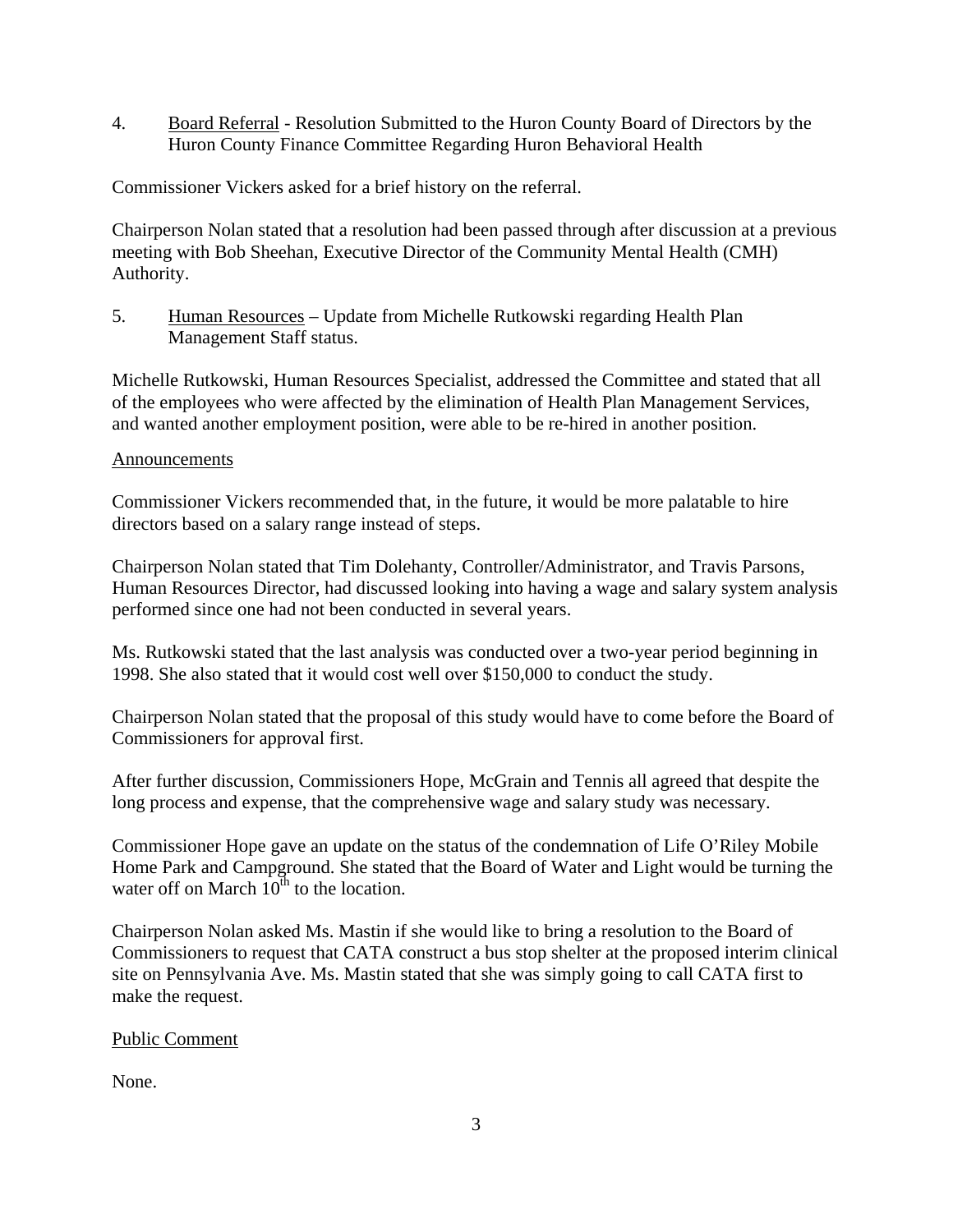The meeting was adjourned at approximately 7:05 p.m.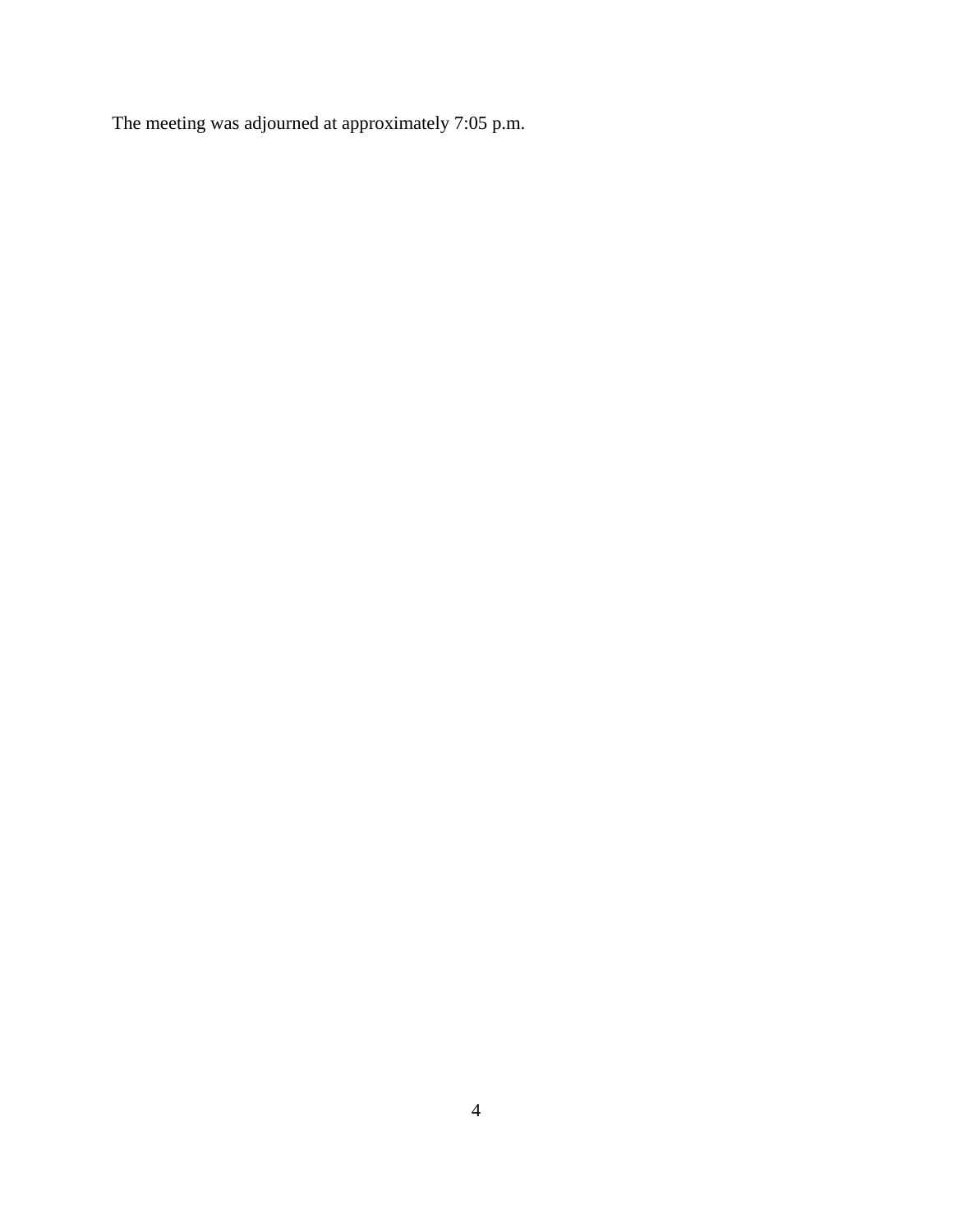# **MARCH 17, 2014 HUMAN SERVICES AGENDA STAFF REVIEW SUMMARY**

## **ACTION ITEMS:**

#### **The Deputy Controller is recommending approval of the following resolutions**

*2. Ingham Health Plan - Resolution Authorizing the Sale of Office Furniture and Computer Equipment to the Ingham Health Plan* 

 This resolution authorizes the sale of county owned office furniture and computer equipment to the Ingham Health Plan (IHP). Resolution #14-057 eliminated the Health Plan Management Services (HPMS) division of the Health Department. Ingham Health Plan (IHP) intends to continue offering basic health benefits for uninsured individuals in Ingham County and has decided to continue to provide services currently provided by HPMS. IHP intends to employ staff directly to perform the tasks required to provide plan management services. This furniture would be used by those staff. IHP would purchase the office furniture for \$18,385 and the computer equipment for \$4,884.

#### *3. Health Department*

*a. Resolution to Authorize the Establishment of an Electronic Health Records Analyst Position Classification* 

This resolution establishes a new Electronic Health Records Analyst classification to support the operations of the Health Department. With the dissolution of Health Plan Management Services, the level of work and responsibilities of the vacant Health Information Systems Coordinator position (#601061) have been realigned and the ICEA PRO 9 classification is no longer warranted. The Health Department requested Human Resources analyze and create a new classification titled "Electronic Health Records Analyst," which better identifies and describes the work required to support electronic health records. The salary range for this new classification has been evaluated at an ICEA PRO 8 (\$53,827-\$64,618).

With this new classification, it is the intention of the Health Department to:

1) Convert vacant position #601061 from a Health Information Systems Coordinator compensated at an ICEA PRO 9 to the new Electronic Health Records Analyst classification compensated at an ICEA PRO 8, and

2) Convert position #601019 from a Health Data Systems Developer compensated at an ICEA PRO 8 to a second Electronic Health Records Analyst compensated at an ICEA PRO 8. The incumbent in the position would experience a change in job duties but his pay would remain the same.

#### *b. Resolution to Extend the Lease Agreement with Sparrow Health Systems at 901 East Mount Hope - Well Child Health Center*

This resolution will extend the lease agreement with Sparrow Health System for 4,115 square feet of space at 901 East Mount Hope Road, Lansing, MI for the operation of the Well Child Health Center from June 13, 2014 through October 31, 2015. The terms of the lease will extend the annual 2% rate increase; therefore, the lease will adjust to \$6,004.45 per month from June 13, 2014 through October 31, 2015. The Health Department also requested that the County be obligated to provide no less than 60 days notice to terminate the lease agreement. All other terms of the agreement shall remain the same. Sparrow Health Systems has agreed to extend the lease agreement at these terms.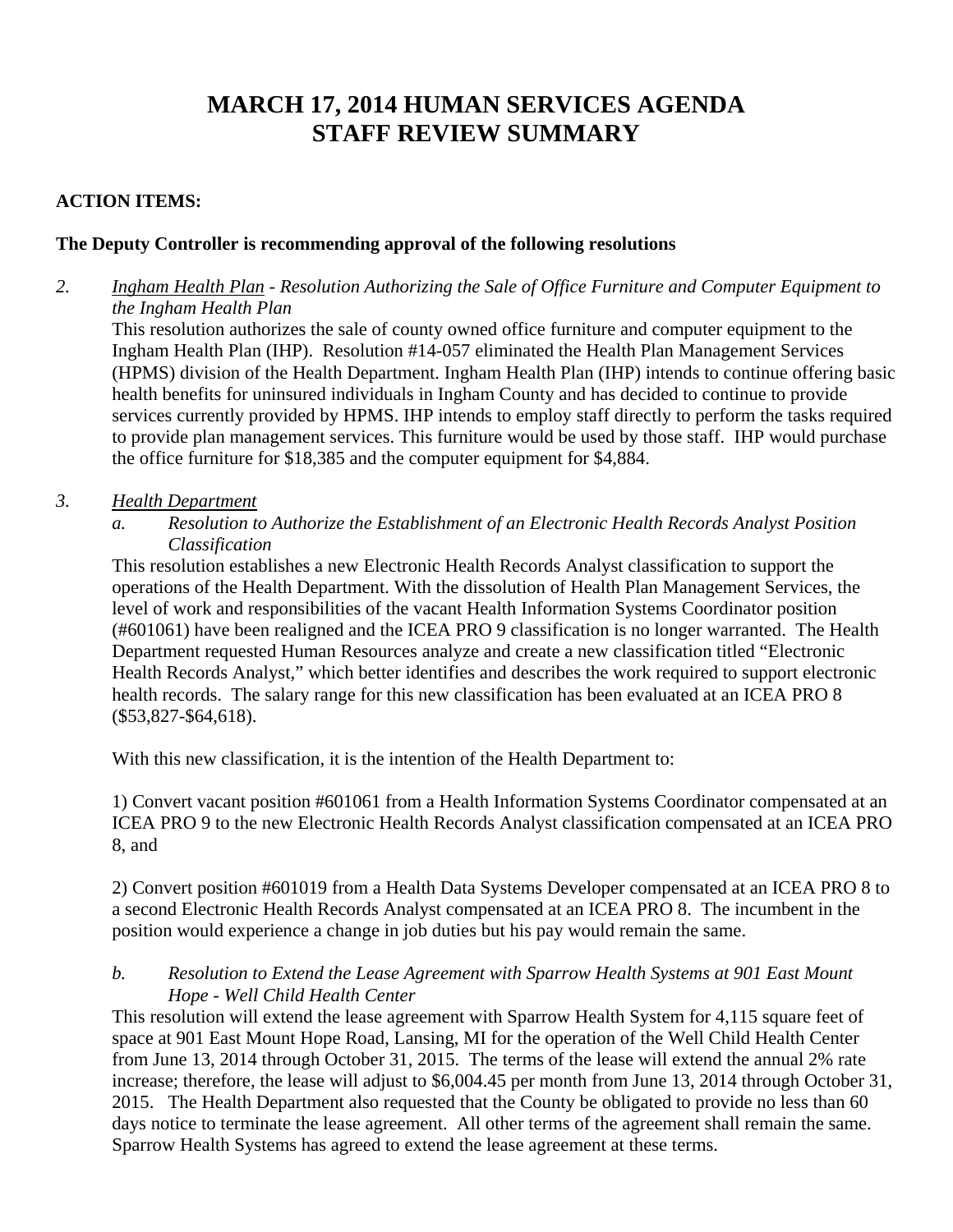*c. Resolution to Extend the Physician Services Agreement with Michigan State University's College of Human Medicine to Provide a Part-Time Family Medicine Physician for the Provision of Primary Medical Services* 

This resolution authorizes an extension to the Physician Services Agreement with Michigan State University's College of Human Medicine. In Resolution #13-246, an agreement was authorized with Michigan State University's (MSU) College of Human Medicine to provide a part-time family medicine physician for the provision of primary medical care services to the Birch Health Center for the period of July 1, 2013 through June 30, 2014. The Health Department and MSU College of Human Medicine would like to extend this agreement from July 1, 2014 through June 30, 2015, with the same terms and conditions. The MSU College of Human Medicine will continue to provide direct patient care at the rate of \$110.00 an hour at the Birch Health Center six hours a week in addition to providing two hours a week of clinical leadership. The total contractual amount for the period of July 1, 2014 through June 30, 2015 shall not exceed \$45,760. The associated program income from this agreement is expected to continue to offset the contractual expenditure.

*d. Resolution to Distribute County Urban Redevelopment Funds Through a Contract with REACH Studio Art Center* 

This resolution authorizes a contract with REACH Studio Art Center in the amount of \$32,000 from January 1, 2014 through September 30, 2014. The funds will be utilized to support REACH Studio Art Center's facade improvements, construction of an outdoor courtyard and a youth art gallery. This recommendation is the result of a competitive RFP process in overseen by the Community Assets Alignment Committee of the Power of We Consortium.

## **OTHER ITEMS:**

*1. Presentation – Role of Ingham County Nurse Practitioners*  This will be an introduction of Nurse Practitioners to the Board, and provide information on what they do for the County.

## *3. Health Department*

*e. Overview of Jail Medical Program - Barb Mastin and Krista Haven (no material)*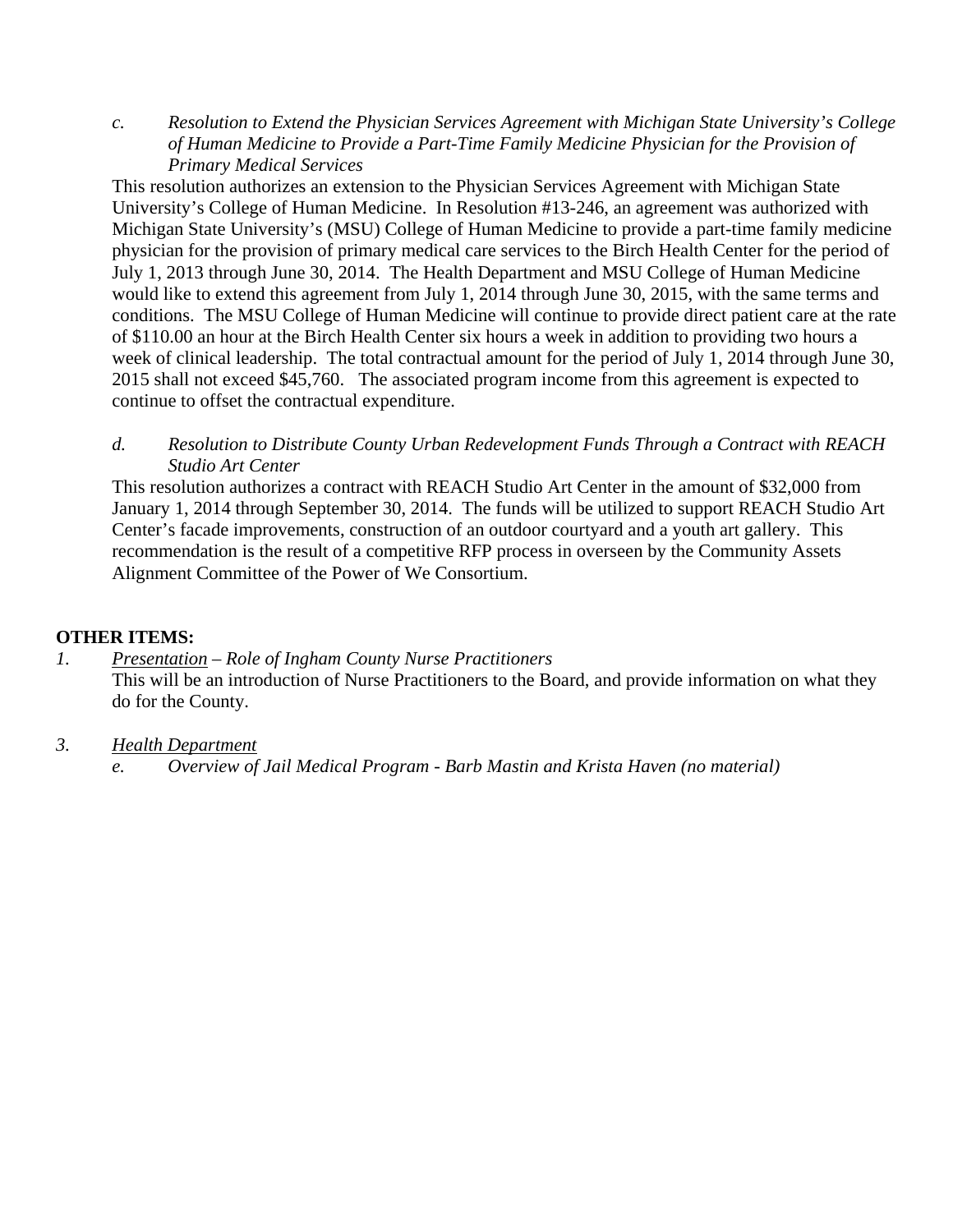<span id="page-7-0"></span>Introduced by the Human Services, County Services and Finance Committees of the:

## INGHAM COUNTY BOARD OF COMMISSIONERS

## **RESOLUTION AUTHORIZING THE SALE OF OFFICE FURNITURE AND COMPUTER EQUIPMENT TO THE INGHAM HEALTH PLAN**

WHEREAS, the Ingham County Board of Commissioners approved Resolution #14-057 eliminating the Health Plan Management Services (HPMS) division of the Health Department effective April 30, 2014; and

WHEREAS, Ingham Health Plan (IHP) intends to continue offering basic health benefits for uninsured individuals in Ingham County and has decided to continue to provide services currently provided by HPMS; and

WHEREAS, by providing these services IHP can offer run-out services to the health plans in Michigan that are current customers of HPMS and ongoing services to the few health plans that plan to remain open to specific uninsured populations; and

WHEREAS, IHP intends to employ staff directly to perform the tasks required to provide plan management services; and

WHEREAS, IHP is interested in obtaining office furniture and computer equipment currently used by HPMS.

THEREFORE BE IT RESOLVED, the Ingham County Board of Commissioners authorizes the sale of used office furniture to the IHP in the amount of \$18,385 as indicated on the attached list.

BE IT FURTHER RESOLVED, the Ingham County Board of Commissioners authorizes the sale of used computer equipment to the IHP in the amount of \$4,884 as indicated on the attached list.

BE IT FURTHER RESOLVED, that the Controller/Administrator is authorized to make any necessary budget adjustments consistent with this resolution.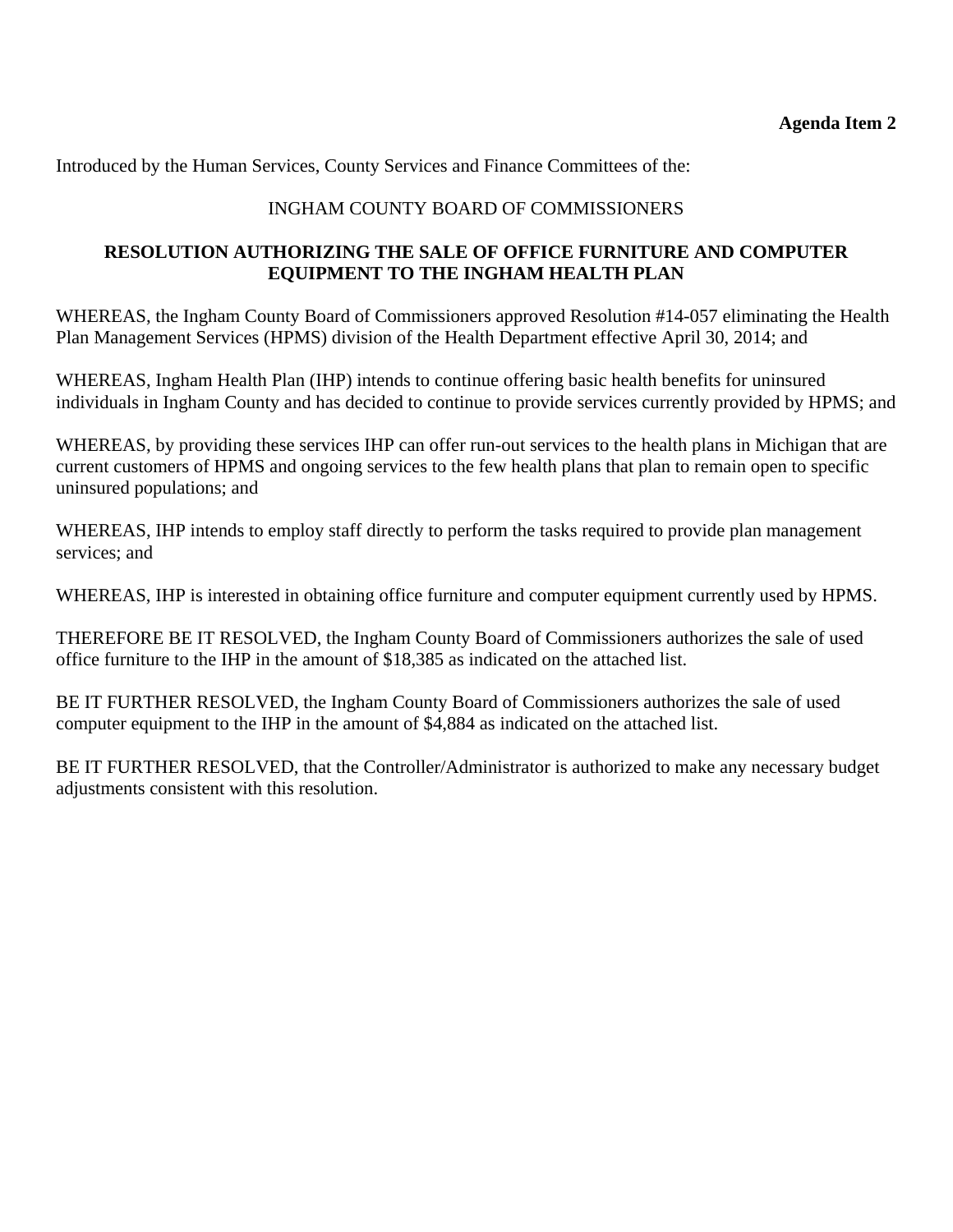|                 |                                  |                | Proposed        |              |
|-----------------|----------------------------------|----------------|-----------------|--------------|
|                 | <b>Description</b>               | Quantity       | <b>Price</b>    | <b>Total</b> |
| $\mathbf{1}$    | File Cabinets - 3 drawer         | 6              | 150             | 900          |
| $\overline{2}$  | Cubical w/Furniture & Desk Chair | 1              | 1,000           | 1,000        |
| 3               | Low Counter                      | 1              | 100             | 100          |
| $\overline{4}$  | Conference Room Table            | 1              | 200             | 200          |
| $\overline{5}$  | <b>Conference Room Chairs</b>    | $\overline{8}$ | 25              | 200          |
| 6               | 2 door cabinet - 40"             | 1              | 100             | 100          |
| $\overline{7}$  | Cubical w/Furniture & Desk Chair | 1              | 1,000           | 1,000        |
| 8               | Cubical w/Furniture & Desk Chair | 1              | 1,000           | 1,000        |
| 9               | Cubical w/Furniture & Desk Chair | $\mathbf{1}$   | 1,000           | 1,000        |
| 10              | 2 drawer filing cabinets         | $\overline{2}$ | 125             | 250          |
| 11              | Mail System w/18 boxes           | 1              | 100             | 100          |
| 12              | Office Desk & Chair              | 1              | 1,000           | 1,000        |
| 13              | 5 Drawer File Cabinet            | 1              | 175             | 175          |
| 14              | 5 shelf bookshelf                | 1              | 150             | 150          |
| 15              | Table - oval                     | 1              | 100             | 100          |
| 16              | Chairs                           | 6              | 25              | 150          |
| 17              | Office Desk & Chair              | 1              | 500             | 500          |
| 18              | Credenza                         | $\overline{2}$ | 150             | 300          |
| 19              | 5 Drawer File Cabinet            | 1              | 175             | 175          |
| $\overline{20}$ | Locker/Drawer Combo              | $\mathbf 1$    | 75              | 75           |
| $\overline{21}$ | Round Table                      | 1              | $\overline{75}$ | 75           |
| 22              | Chairs                           | 6              | 25              | 150          |
| 23              | Office Desk & Chair              | 1              | 1,000           | 1,000        |
| 24              | Round Table                      | 1              | 75              | 75           |
| $\overline{25}$ | Chairs                           | $\overline{4}$ | 25              | 100          |
| 26              | 5 Drawer File Cabinet            | 1              | 175             | 175          |
| $\overline{27}$ | 5 shelf bookshelf                | 1              | 150             | 150          |
| 28              | Office Desk & Chair              | 1              | 1,000           | 0            |
| 29              | Table - oval                     | 1              | 100             | 100          |
| 30              | Chairs                           | 6              | 25              | 150          |
| 31              | File Cabinet/Shelf Combo         | $\overline{2}$ | 150             | 300          |
| 32              | Low Credenza                     | $\mathbf{1}$   | 50              | 50           |
| 33              | <b>Square Tables</b>             | $\overline{3}$ | 35              | 105          |
| 34              | Chairs (Wire)                    | 12             | 15              | 180          |
| 35              | Office Desk & Chair (overhead)   | 1              | 1,000           | 1,000        |
| 36              | Round Table                      | 1              | 75              | 75           |
| $\overline{37}$ | Chairs                           | 4              | 25              | 100          |
| 38              | File Cabinet/Shelf Combo         | 2              | 150             | 300          |
| 39              | Cubical w/Furniture & Desk Chair | $\overline{5}$ | 750             | 3,750        |
| 40              | 2 door cabinet - 40"             | 1              | 100             | 100          |
| 41              | 5 Drawer File Cabinet            | $\overline{2}$ | 175             | 350          |
| 42              | Credenza                         | $\mathbf{1}$   | 175             | 175          |
| 43              | 3 Drawer File Cabinet            | $\mathbf{1}$   | 150             | 150          |
| 44              | Counters with files under        | $\overline{c}$ | 200             | 400          |
| 45              | Counter Space with shelf above   | 1              | 100             | 100          |
| 46              | <b>Desk</b>                      | $\mathbf{1}$   | 300             | 300          |
| 47              | Round Table                      | $\overline{c}$ | 75              | 150          |
| 48              | 5 Drawer File Cabinet (sm width) | $\overline{1}$ | 150             | 150          |
| 49              | Tall 2 door cabinet              | $\mathbf{1}$   | 200             | 200          |
|                 |                                  |                |                 | \$18,385     |

## PROPOSED FURNITURE LIST – IHP TO PURCHASE FROM INGHAM COUNTY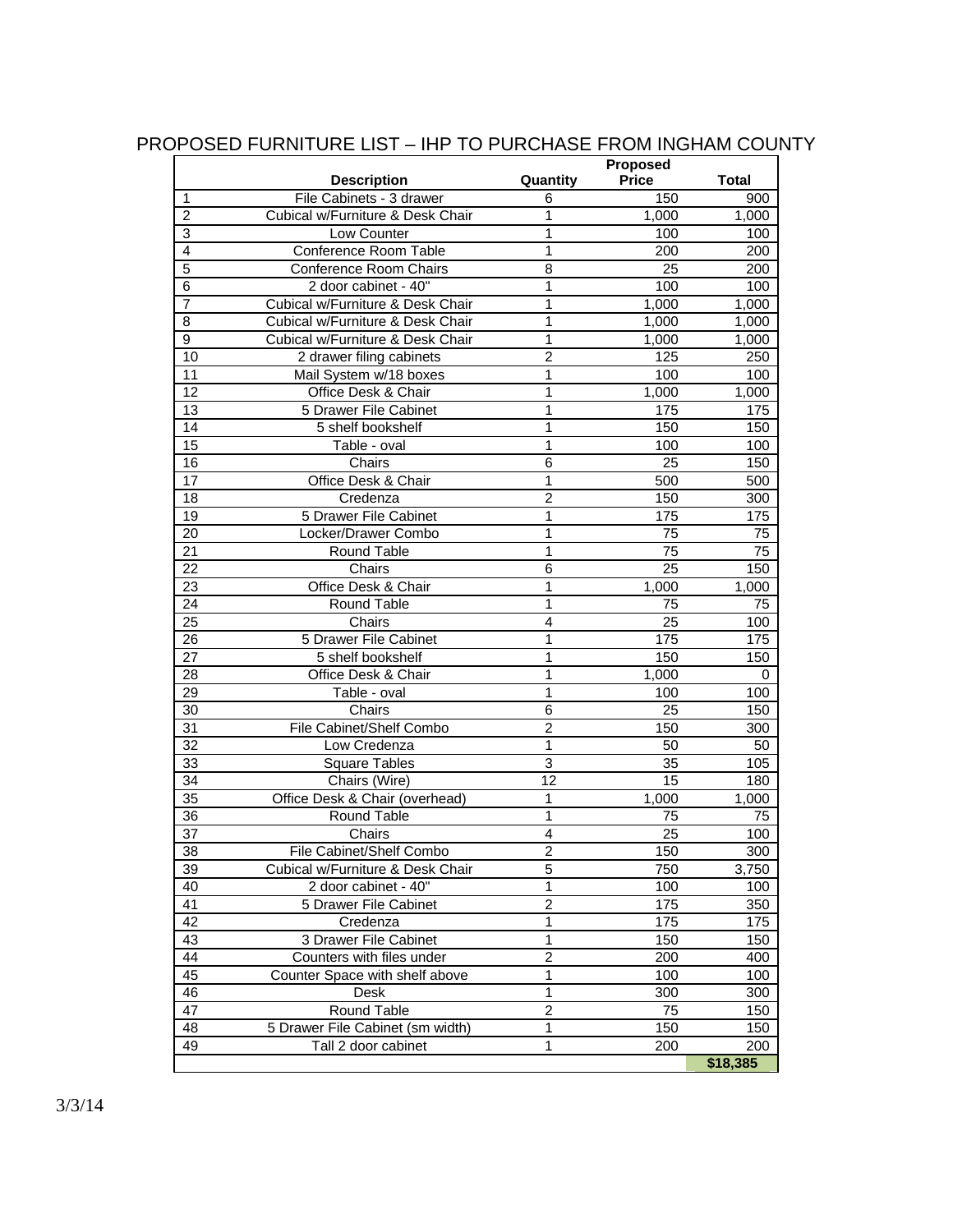|                | <b>EQUIPMENT</b>                                                              | <b>DETAILS</b>                                    | <b>CURRENT</b><br><b>STAFF</b> | <b>PURCHASE</b><br><b>DATE</b>  | <b>PROP</b><br><b>PRICE</b> |
|----------------|-------------------------------------------------------------------------------|---------------------------------------------------|--------------------------------|---------------------------------|-----------------------------|
| 1              | <b>COMPUTER (KEYBOARD &amp;</b><br>MOUSE)<br><b>MONITOR</b>                   | TAG: 6B15CP1<br>19" LCD                           | Krul<br>Paulson                | 2011<br>2012                    | 318<br>25                   |
| $\overline{2}$ | <b>COMPUTER (KEYBOARD &amp;</b><br>MOUSE)<br><b>MONITOR</b>                   | TAG: FLS4LS1<br>19" LCD                           | <b>Milam</b><br>Paulson        | 2012<br>2012                    | 477<br>25                   |
| 3              | <b>COMPUTER (KEYBOARD &amp;</b><br>MOUSE)<br><b>MONITOR</b>                   | TAG: New PC in stock<br>19" LCD                   | Williams<br>Dunlap             | <b>Needs</b><br>Replace<br>2010 | 795<br>25                   |
| 4              | <b>COMPUTER (KEYBOARD &amp;</b><br>MOUSE)<br><b>MONITOR</b><br><b>MONITOR</b> | TAG: FPD6LS1<br><b>17" LCD</b><br><b>17" LCD</b>  | Evans<br>Evans<br>Evans        | 2011<br>2008<br>2007            | 318<br>25<br>25             |
| 5              | <b>COMPUTER (KEYBOARD &amp;</b><br>MOUSE)<br><b>MONITOR</b><br><b>MONITOR</b> | TAG: F9879Y1<br>19" LCD<br><b>17" LCD</b>         | Whipple                        | 2013<br>2013                    | 636<br>25<br>25             |
| 6              | <b>COMPUTER (KEYBOARD &amp;</b><br>MOUSE)<br><b>MONITOR</b><br><b>MONITOR</b> | TAG: F9799Y1<br><b>19" LCD</b><br><b>17" LCD</b>  | White                          | 2013<br>2013                    | 636<br>25<br>25             |
| $\overline{7}$ | <b>COMPUTER (KEYBOARD &amp;</b><br>MOUSE)<br><b>MONITOR</b>                   | <b>TAG: FLRCLS1</b><br><b>17" LCD</b>             | Paulson<br>Kolb                | 2012                            | 477<br>25                   |
| 8              | LAPTOP COMPUTER                                                               | <b>TAG: J2XL5S1</b>                               | Wilson                         | 2012                            | 477                         |
| 9<br>10        | <b>CARD PRINTERS (4)</b><br>FAX MACHINE                                       | Fargo Direct to Card<br>550<br>Brother MFC-9980DW |                                |                                 | 200<br>50                   |
| 11             | <b>FOLDING MACHINE</b>                                                        | MartinYale 1611<br>4250 Laserjet                  |                                |                                 | 50                          |
| 12<br>12       | <b>PRINTER</b><br>COLOR PRINTER (& toner)                                     | (MIS7746)<br><b>HP4550N</b>                       |                                |                                 | 200<br>0<br>\$4,884         |

\*PC price based on a 5 year cycle of \$795 (new)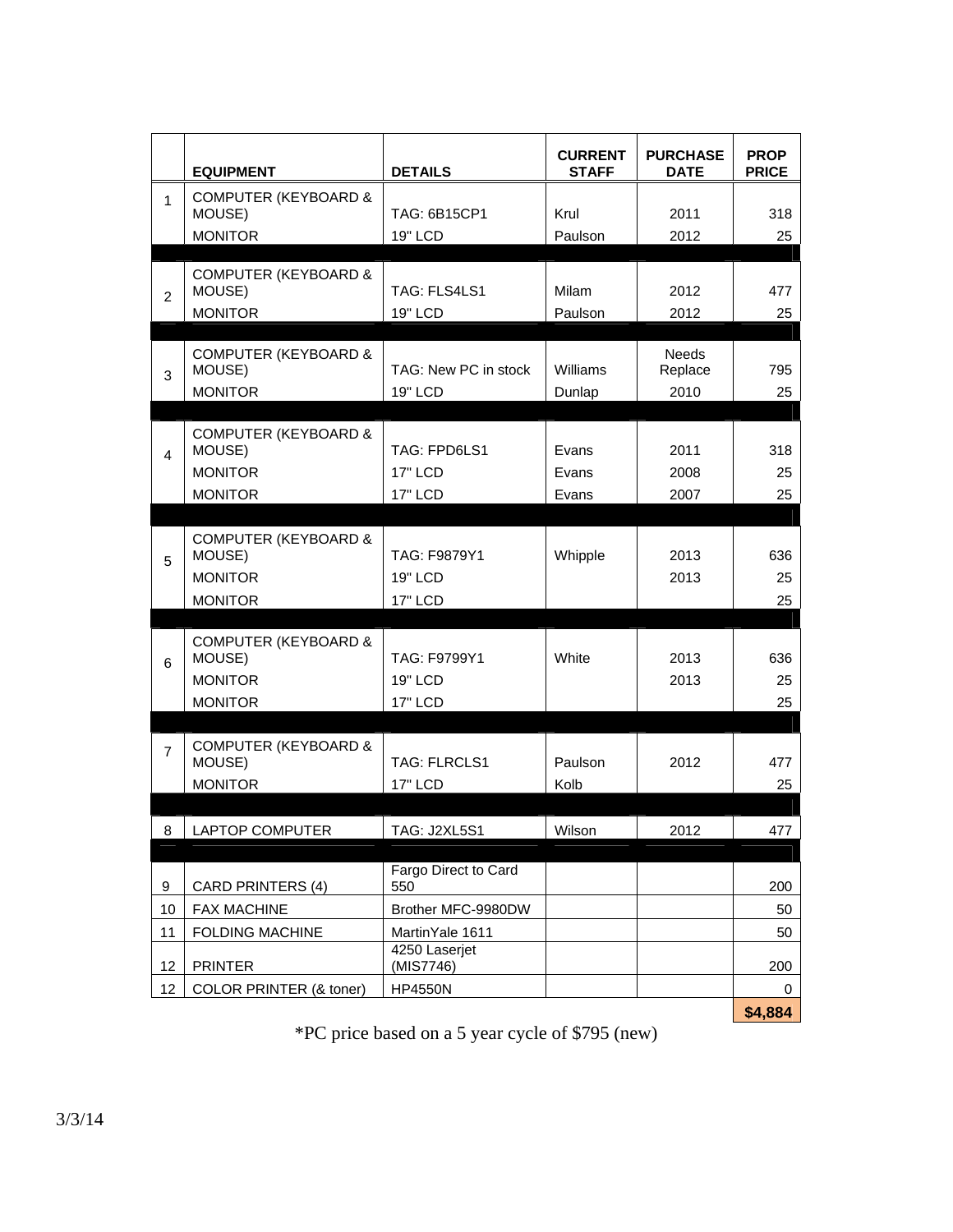# MEMORANDUM

<span id="page-10-0"></span>

| TO:   | Human Services Committee<br><b>County Services Committee</b><br><b>Finance Committee</b>            |
|-------|-----------------------------------------------------------------------------------------------------|
| FROM: | Nancy Hayward, MPH, RN, Acting Health Officer                                                       |
| DATE: | March 11, 2014                                                                                      |
| RE:   | Resolution to Authorize the Establishment of an Electronic Health Records Analyst<br>Classification |

This resolution will authorize the establishment of a new Electronic Health Records Analyst classification to support the operations of the Health Department.

With the dissolution of Health Plan Management Services, the level of work and responsibilities of the vacant Health Information Systems Coordinator position (#601061) have been realigned and the ICEA PRO 9 classification is no longer warranted. The Health Department requested Human Resources analyze and create a new classification titled "Electronic Health Records Analyst," which better identifies and describes the work required to support electronic health records. The salary range for this new classification has been evaluated at an ICEA PRO 8 (\$53,827-\$64,618).

With this new classification, it is the intention of the Health Department to:

1) Convert vacant position #601061 from a Health Information Systems Coordinator compensated at an ICEA PRO 9 to the new Electronic Health Records Analyst classification compensated at an ICEA PRO 8, and

2) Convert position #601019 from a Health Data Systems Developer compensated at an ICEA PRO 8 to a second Electronic Health Records Analyst compensated at an ICEA PRO 8. The incumbent in the position would experience a change in job duties but his pay would remain the same.

The ICEA Professional Unit has been notified of these changes. Also, the MIS Director and the incumbent mentioned above were directly involved in creating the new classification. The Controller's Office and Human Resources have also participated. All relevant parties are aware and in agreement regarding the Health Department's intentions.

I recommend that the Ingham County Board of Commissioners authorize the establishment of an Electronic Health Record Analyst classification and the conversion of the Health Information Systems Coordinator and Health Data System Developer positions to this new classification.

Attachment: EHR Analyst Job Description/Support Documentation from HR

c: John Jacobs, w/attachment, Barbara Watts Mastin, w/attachment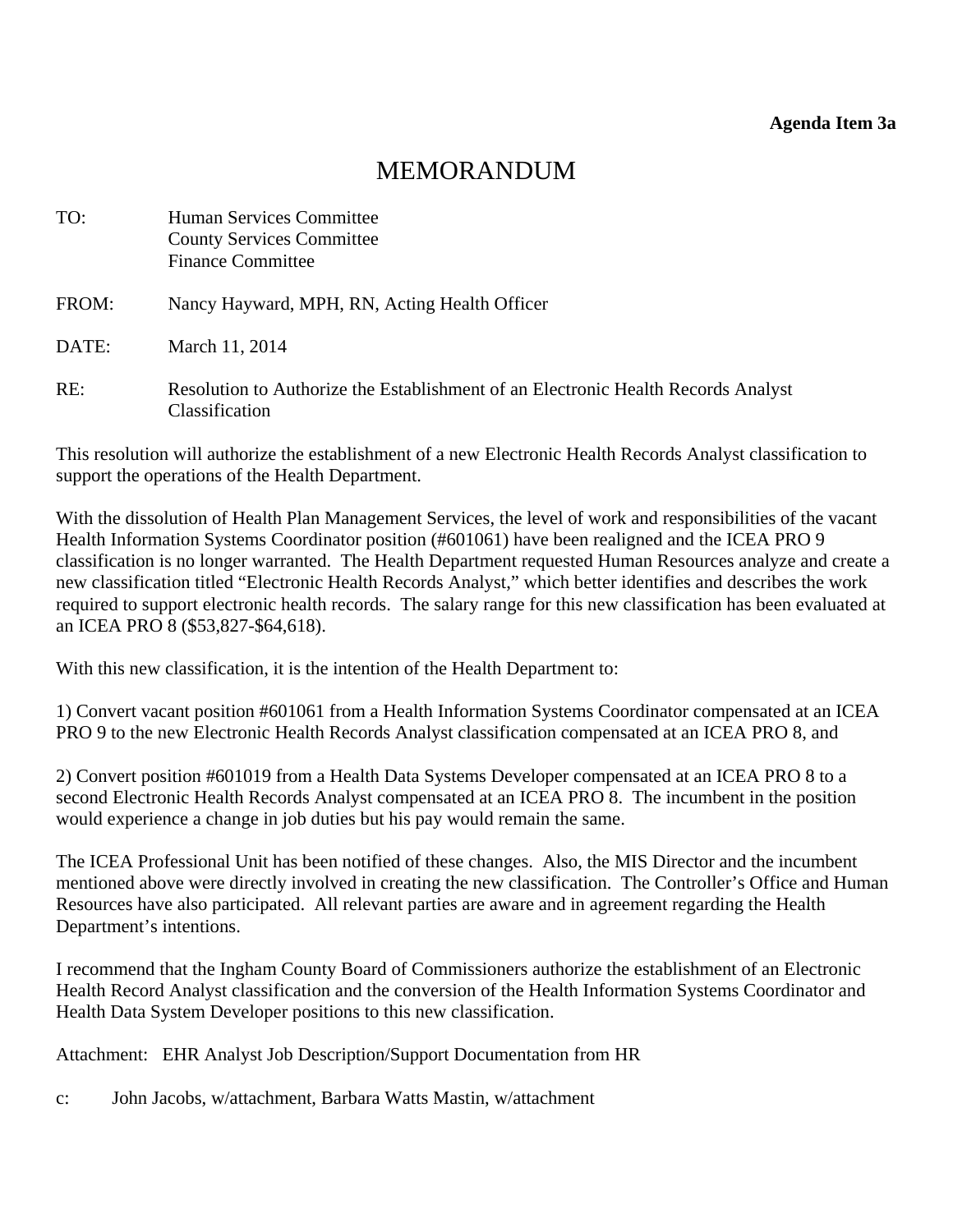#### **Agenda Item 3a**

| TO:   | Barb Mastin, Deputy Health Officer/Executive Director for the CHCs |
|-------|--------------------------------------------------------------------|
| FROM: | Michelle Rutkowski, Human Resources Specialist                     |
| DATE: | 3/3/2014                                                           |
| RE:   | Memo of Analysis for Electronic Health Records Analyst             |

Per your request, Human Resources has created a classification titled "Electronic Health Records Analyst". The salary range for this new classification has been evaluated at an ICEA PRO 8 (\$53,827-\$64,618). With this new classification, it is your intention to process the following changes:

- 1. Convert vacant position #601061 from a Health Information Systems Coordinator compensated at an ICEA 9 to the new Electronic Health Records Analyst classification compensated at an ICEA 8.
- 2. Convert position #601019 from a Health Data Systems Developer compensated at an ICEA 8 to a second Electronic Health Records Analyst compensated at an ICEA 8. The incumbent in the position would experience a change in job duties but his pay would remain the same.

The ICEA Professional Unit has been notified of these changes. Also, the MIS Director and the incumbent mentioned above were directly involved in creating the new classification. The Controller's Office also participated. All relevant parties are aware and in agreement regarding your intentions.

Please use this memo as acknowledgement of Human Resources' participation and analysis of your proposed classification. You are now ready to complete the final steps in the process: contacting the Budget Office, writing a memo of explanation and preparing a resolution for Board approval.

I can be of further assistance, please email or call me (887-4374).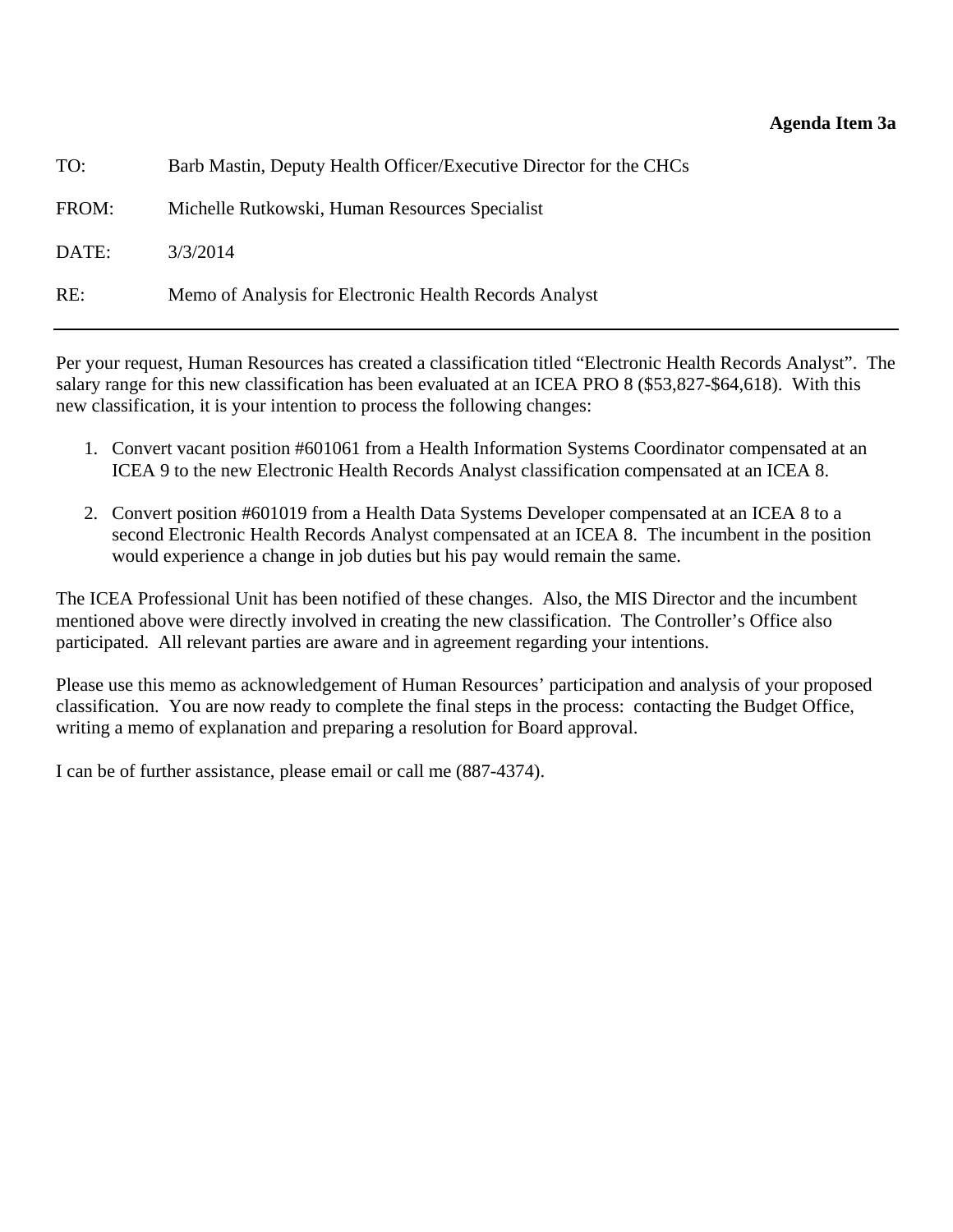## **INGHAM COUNTY JOB DESCRIPTION**

## **ELECTRONIC HEALTH RECORDS ANALYST**

**General Summary:** Under the direction of the Compliance Manager, responsible for assisting the vendor with the design and general maintenance of the Department's Electronic Health Record (EHR) and Electronic Patient Management systems. Assists in the development and use of templates, forms, and reports. Assists in data needs, development of reports, and general maintenance of interfaces, patient portal, and the Ingham Community Health Centers' website. Serves as a lead worker to the Electronic Health Records Specialists.

#### **Essential Functions:**

- 1. Assists the vendor with the design and general maintenance of the Department's Electronic Health Record (EHR) and Electronic Patient Management systems.
- 2. Assists with updating databases, creating templates and forms for reporting, administering departmental web-based systems, and importing, exporting, and conversion of data used by Department staff.
- 3. Responsible for supporting EHR modules such as Fax Manager, HQM, Document Processors, SQL Databases, Interfaces, and Health Information Exchange.
- 4. Assists in developing and generating status and other types of reports using various reporting tools, including TSQL, Crystal Reports, Microsoft Access, HTML, etc.
- 5. Adopts standard processes and documentation responsibilities relative to issue management, change management, testing, deployment, optimization, and documentation.
- 6. Helps submit data for reports and compliance, including Uniform Data System, Meaningful Use, and Patient Centered Medical Home.
- 7. Assists with general maintenance and updates of interfaces, patient portal, and the Ingham Community Health Centers' website.
- 8. Provides EHR support within the Department and facilitates tracking, documenting, and problem resolution for EHR help desk requests within the Department's ticketing system.
- 9. Identifies opportunities for system enhancements that would improve practice workflows, methods, and procedures, and communicate recommendations.
- 10. Documents and reports software bugs and enhancement requests. Ensure reported bugs are addressed and requests for enhancements are implemented.
- 11. Participate in software upgrades and ensure that they are tested and successfully implemented.
- 12. Works with individuals to establish and continually improve workflow related to the EHR and collection of billing and reporting data. Provides general assistance and guidance to Health Department staff and contractors.
- 13. Educates and trains staff on EHR templates, reports, policies and established performance measures including Uniform Data Systems, Meaningful Use and Patient Centered Medical Home. Works with staff to collect data for successful submission and payment of performance measures. Assists with compliance to budgetary and program requirements through the effective use of the EHR.
- 14. Engages staff to participate in quality improvement activities related to EHR. Assists in developing a culture of quality regarding EHR.
- 15. Helps assign, plan and review the work of the Electronic Health Records Specialists.

## **Other Functions:**

- Performs other duties as assigned.
- Must adhere to departmental standards in regard to HIPAA and other privacy issues.
- During a public health emergency, the employee may be required to perform duties similar to, but not limited, to those in his/her job description.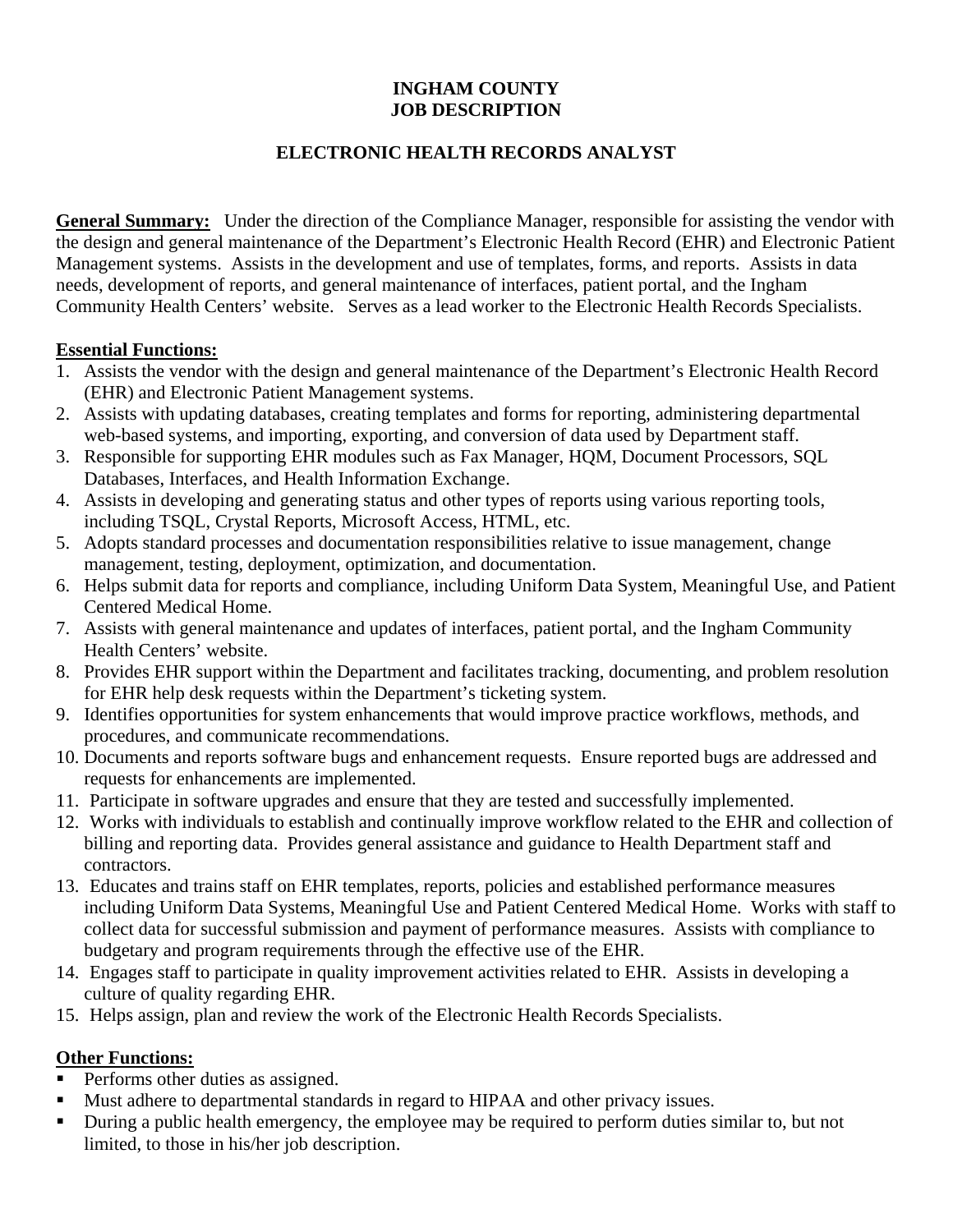*(An employee in this position may be called upon to do any or all of the above tasks. These examples do not include all of the tasks which the employee may be expected to perform.)* 

## **Employment Qualifications:**

**Education:** Advanced training as acquired through two or three years of college, technical or business school is required. An Associate's Degree in Computer Science, Health Information Systems or a related field is preferred.

**Experience:** A minimum of three years in a computer or health related field is required. Prefer experience with electronic health records, health care data, database creation, SQL, HTML, Visual Studios, Microsoft Access and Excel.

## **Other Requirements:** None

*(The qualifications listed above are intended to represent the minimum skills and experience levels associated with performing the duties and responsibilities contained in this job description. The qualifications should not be viewed as expressing absolute employment or promotional standards, but as general guidelines that should be considered along with other job-related selection or promotional criteria)* 

## **Working Conditions:**

- 1. This position works in an indoor environment. There is no planned exposure to prominent lights, noises, odors, temperatures or weather conditions.
- 2. This position is required to travel for meetings and appointments.

## **Physical Requirements:**

- 1. This position requires the ability to sit, stand, traverse, climb, carry, push, pull, type, and endure repetitive movements of the wrists, hands or fingers.
- 2. This position performs light work requiring the ability to exert 20 pounds or less of force in the physical requirements above.
- 3. This position's physical requirements entail continuous stamina for sitting, typing and repetitive movements of the fingers, hands or wrists.
- 4. This position's physical requirements entail little to no stamina for other physical requirements
- 5. This position primarily requires close visual acuity to perform tasks within arm's reach such as viewing a computer screen, using measurement devices, inspecting and assembling parts, etc.
- 6. This position requires the ability to communicate and respond to inquiries both in person and over the phone.
- 7. This position requires the ability to operate a PC/laptop and to enter & retrieve information from a computer.
- 8. This position requires the ability to handle varying and often high levels of stress.

*(This job requires the ability to perform the essential functions contained in this description. These include, but are not limited to, the requirements listed above. Reasonable accommodations will be made for otherwise qualified applicants unable to fulfill one or more of these requirements.)*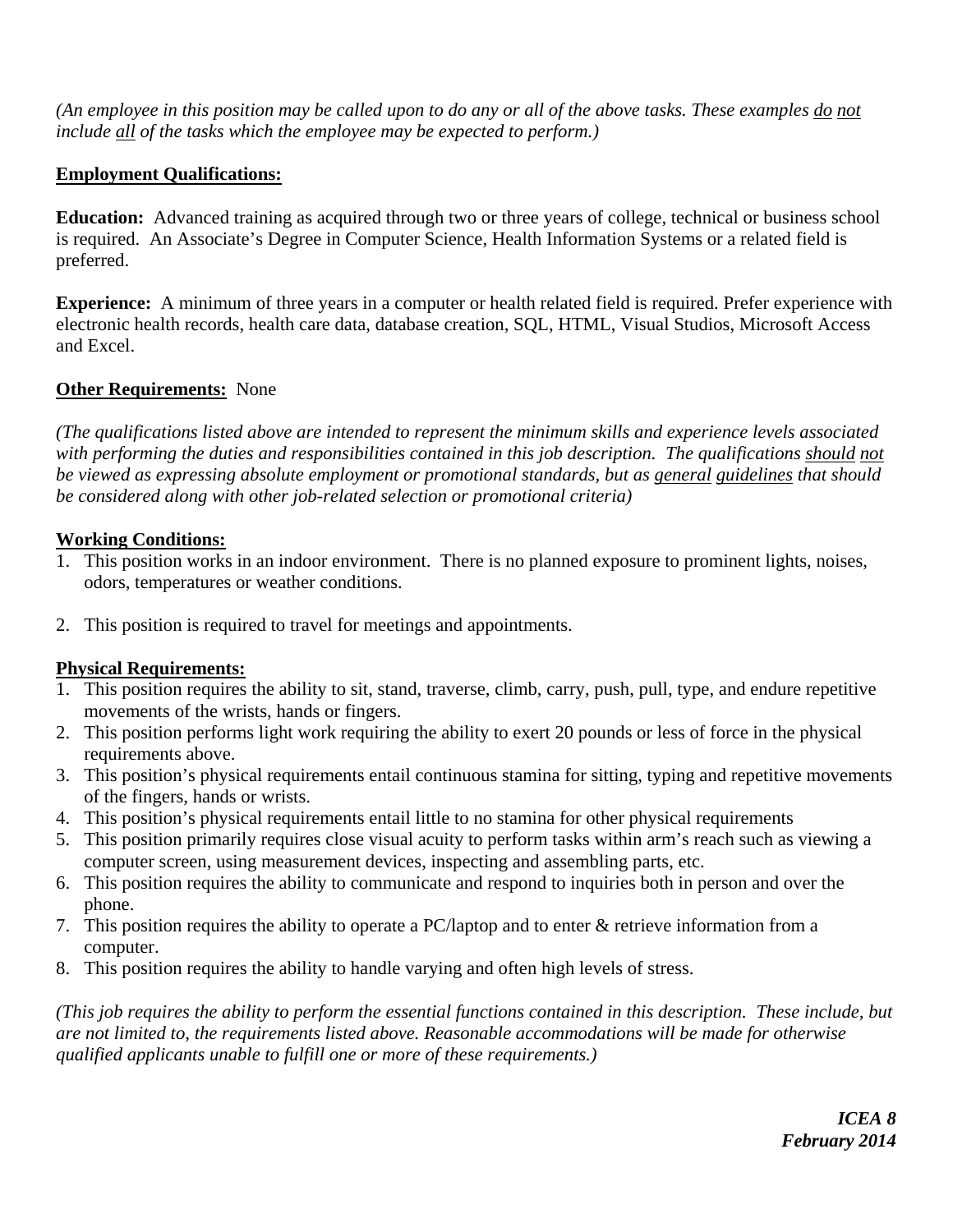Introduced by the Human Services, County Services and Finance Committees of the:

## INGHAM COUNTY BOARD OF COMMISSIONERS

## **RESOLUTION TO AUTHORIZE THE ESTABLISHMENT OF AN ELECTRONIC HEALTH RECORDS ANALYST POSITION CLASSIFICATION**

WHEREAS, the vacant Health Information Systems Coordinator position (#601061) had responsibilities in Health Plan Management Services as well as the Health Department's Ingham Community Health Centers; and

WHEREAS, with the dissolution of Health Plan Management Services, the responsibilities of the Health Information Systems Coordinator (#601061) position have been realigned and the ICEA PRO 9 level of compensation is no longer warranted; and

WHEREAS, at the request of the Health Department, Human Resources has created a new classification titled "Electronic Health Records Analyst" which better identifies and describes the work required to support electronic health records; and

WHEREAS, the salary range for this new classification has been evaluated at an ICEA PRO 8 (\$53,827- \$64,618); and

WHEREAS, with this new classification, it is the intention of the Health Department to process the following changes:

- 1. Convert vacant position #601061 from a Health Information Systems Coordinator compensated at an ICEA PRO 9 to the new Electronic Health Records Analyst classification compensated at an ICEA PRO 8.
- 2. Convert position #601019 from a Health Data Systems Developer compensated at an ICEA 8 to the new Electronic Health Records Analyst compensated at an ICEA PRO 8. The incumbent in the position would experience a change in job responsibilities, however, will remain at the same grade and salary.

WHEREAS, the ICEA Professional Unit has been notified of these changes; and

WHEREAS, the MIS Director and the incumbent were directly involved in creating the new classification with the participation of Human Resources' and the Controller's Office; and

WHEREAS, all relevant parties are aware and in agreement regarding these changes; and

WHEREAS, the Ingham Community Health Center Board has reviewed and supports the proposed changes and the establishment of an Electronic Health Record Analyst classification; and

WHEREAS, the Acting Health Officer recommends that the Board of Commissioners establish a new classification of "Electronic Health Records Analyst" at the ICEA/PRO8 grade level.

THEREFORE BE IT RESOLVED, that the Ingham County Board of Commissioners authorizes the establishment of a new classification of "Electronic Health Records Analyst" at the ICEA/PRO8 grade level.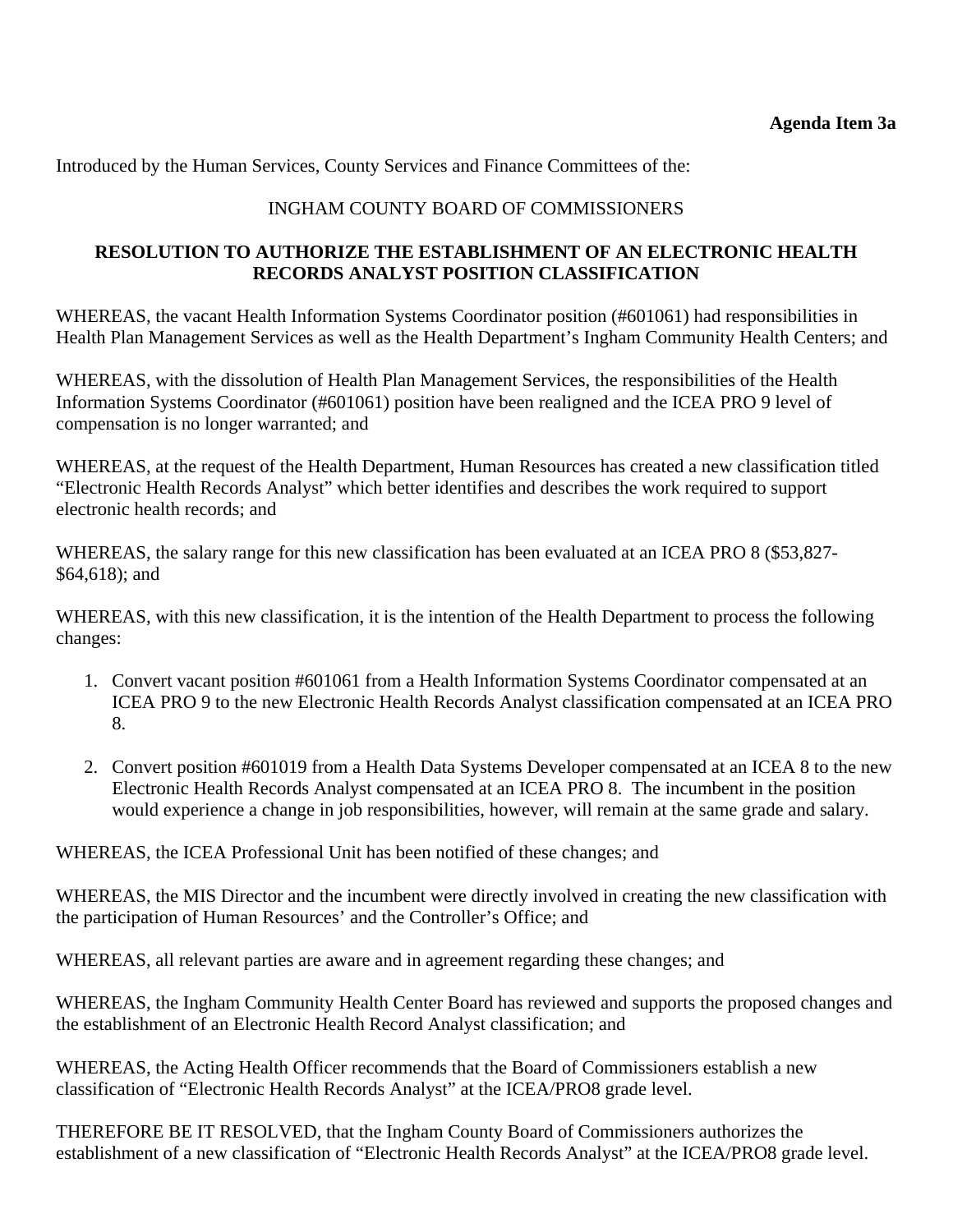BE IT FURTHER RESOLVED, that the vacant Health Informations Systems Coordinator position (#601061) and the Health Data Systems Developer position (#601019) be converted to the Electronic Health Records Analyst classification.

BE IT FURTHER RESOLVED, that the incumbent in the Health Data Systems Developer position (#601019), shall experience a change in job duties, however will remain at the ICEA/PRO 8 grade level and salary.

BE IT FURTHER RESOLVED, the Ingham County Board of Commissioners authorizes any necessary changes to the Ingham County approved position list consistent with this resolution.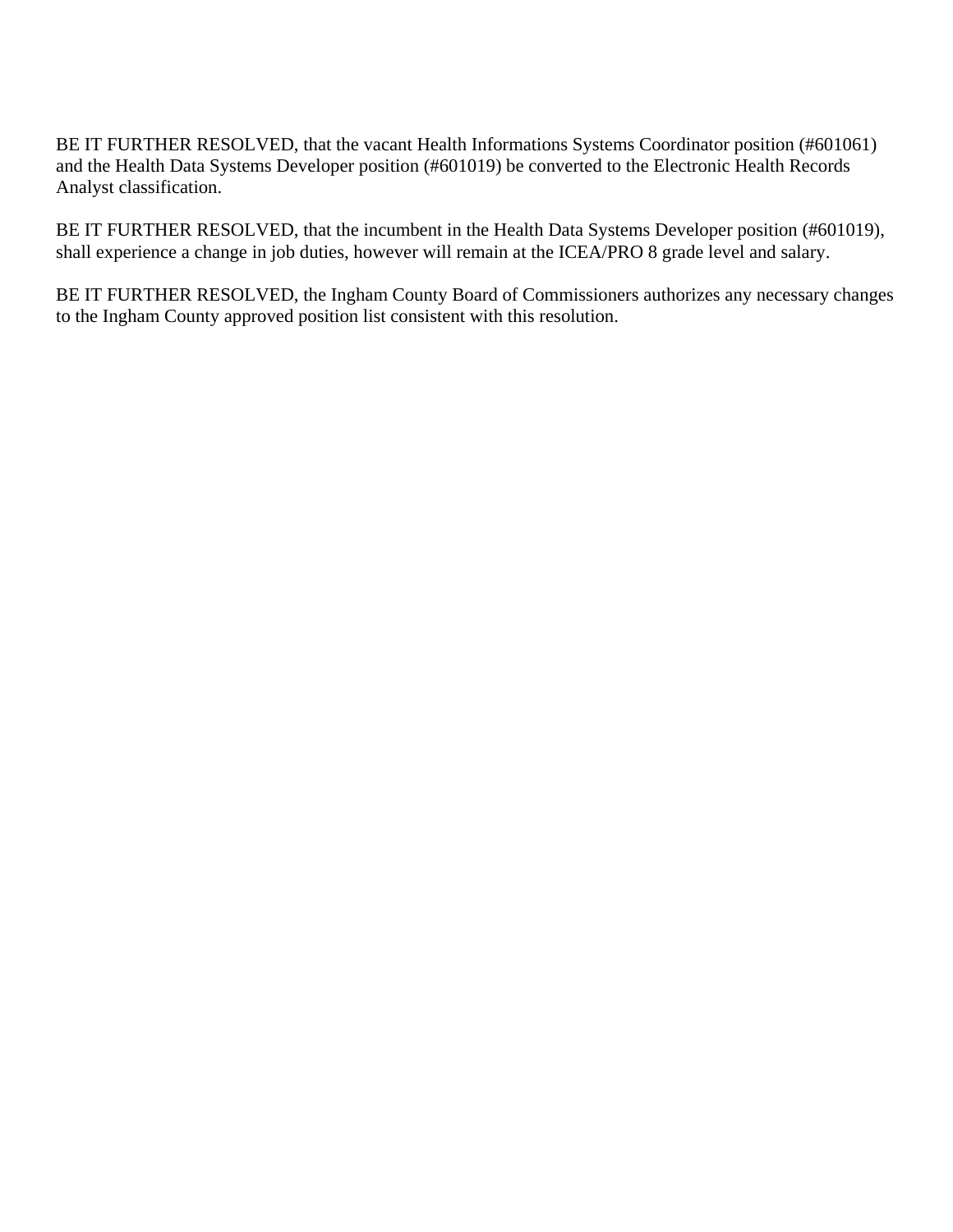## MEMORANDUM

<span id="page-16-0"></span>

| TO:   | Human Services Committee<br><b>Finance Committee</b>                                                                                |
|-------|-------------------------------------------------------------------------------------------------------------------------------------|
| FROM: | Nancy Hayward, MPH, RN, Acting Health Officer                                                                                       |
| DATE: | March 11, 2014                                                                                                                      |
| RE:   | Resolution to Extend the Lease Agreement with Sparrow Health Systems for Space at 901 East<br>Mount Hope - Well Child Health Center |

The attached resolution will extend the lease agreement with Sparrow Health System for 4,115 square feet of space at 901 East Mount Hope Road, Lansing, MI for the operation of the Well Child Health Center from June 13, 2014 through October 31, 2015.

The terms of the lease will extend the annual 2% rate increase; therefore, the lease will adjust to \$6,004.45 per month from June 13, 2014 through October 31, 2015. The Health Department also requested that the County be obligated to provide no less than 60 days notice to terminate the lease agreement. All other terms of the agreement shall remain the same. Sparrow Health Systems has agreed to extend the lease agreement at these terms.

Therefore, I recommend that the Ingham County Board of Commissioners authorize this resolution to extend the lease agreement with Sparrow Health System for 4,115 square feet of space at 901 East Mount Hope Road, Lansing, MI for the operation of the Well Child Health Center from June 13, 2014 through October 31, 2015.

c: John Jacobs, w/attachment Barbara Watts Mastin, w/attachment Eric Thelen, w/attachment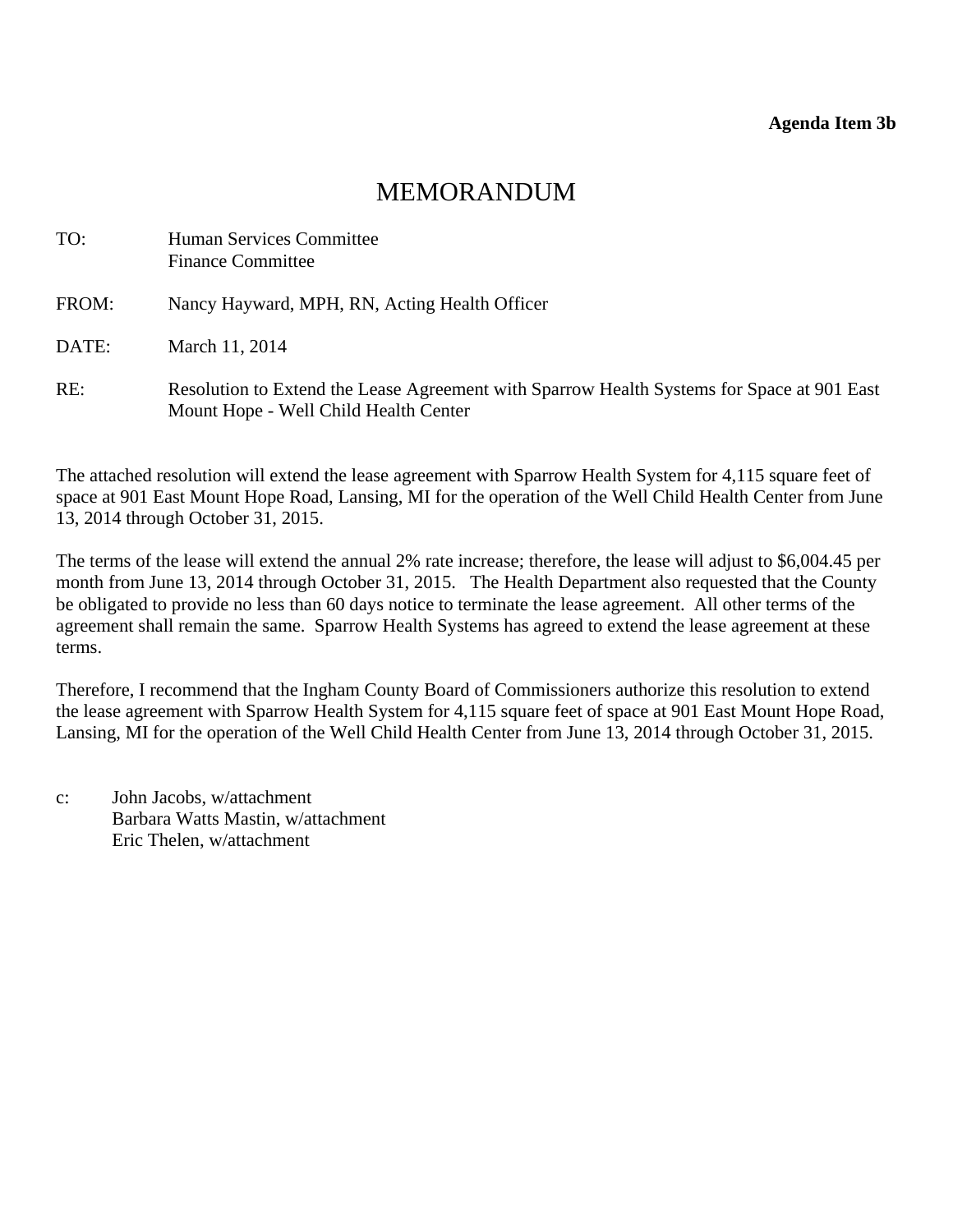Introduced by the Human Services and Finance Committees of the:

## INGHAM COUNTY BOARD OF COMMISSIONERS

#### **RESOLUTION TO EXTEND THE LEASE AGREEMENT WITH SPARROW HEALTH SYSTEMS AT 901 EAST MOUNT HOPE - WELL CHILD HEALTH CENTER**

WHEREAS, in Resolution #11-232 the Ingham County Board of Commissioners authorized an amendment to extend the lease agreement with Sparrow Health Systems for 4,115 square feet of space at 901 East Mount Hope, Lansing, MI for the operation for the Well Child Health Center; and

WHEREAS, rate of this agreement was \$16.50 per square foot for the first year and an increase of 2% per year over the three year term from June 13, 2011 through June 12, 2014; and

WHEREAS, the Health Department will only need occupancy at 901 East Mount Hope, Lansing, Michigan for the operations of the Well Child Health Center through October 31, 2015; and

WHEREAS, the Health Department and Sparrow Health Systems would like to extend the lease agreement from June 13, 2014 through October 31, 2015; and

WHEREAS, the rate of the lease agreement will be \$6,004.45 per month from June 13, 2014 through October 31, 2015; and

WHEREAS, the Health Department and Sparrow Health System have agreed that either party may terminate the lease upon no less than 60 days prior notice; and

WHEREAS, all other terms of the agreement shall remain the same; and

WHEREAS, the Ingham Community Health Center Board has reviewed and supports this resolution to extend the lease agreement; and

WHEREAS, the Acting Health Officer recommends that the Board of Commissioners authorize the extension of the lease agreement with Sparrow Health Systems for 4,115 square feet of space at 901 East Mount Hope, Lansing, Michigan for the operation for the Well Child Health Center.

THEREFORE BE IT RESOLVED, the Ingham County Board of Commissioners authorize the extension of the lease agreement with Sparrow Health System for 4,115 square feet of space at 901 East Mount Hope Road, Lansing, Michigan for the operation of the Well Child Health Center from June  $13<sup>th</sup>$ , 2014 through October  $31<sup>st</sup>$ , 2015.

BE IT FURTHER RESOLVED, that the rate of the lease agreement shall be \$6,004.45 per month from June 13, 2014 through October 31, 2015.

BE IT FURTHER RESOLVED, that during this term the Health Department or Sparrow Health Systems may terminate the lease upon not less than 60 days prior notice.

BE IT FURTHER RESOLVED, that all other terms of the agreement shall remain the same.

BE IT FURTHER RESOLVED, that the Chairperson of the Board of Commissioners is hereby authorized to sign the necessary contract documents on behalf of the county after approval as to form by the County Attorney.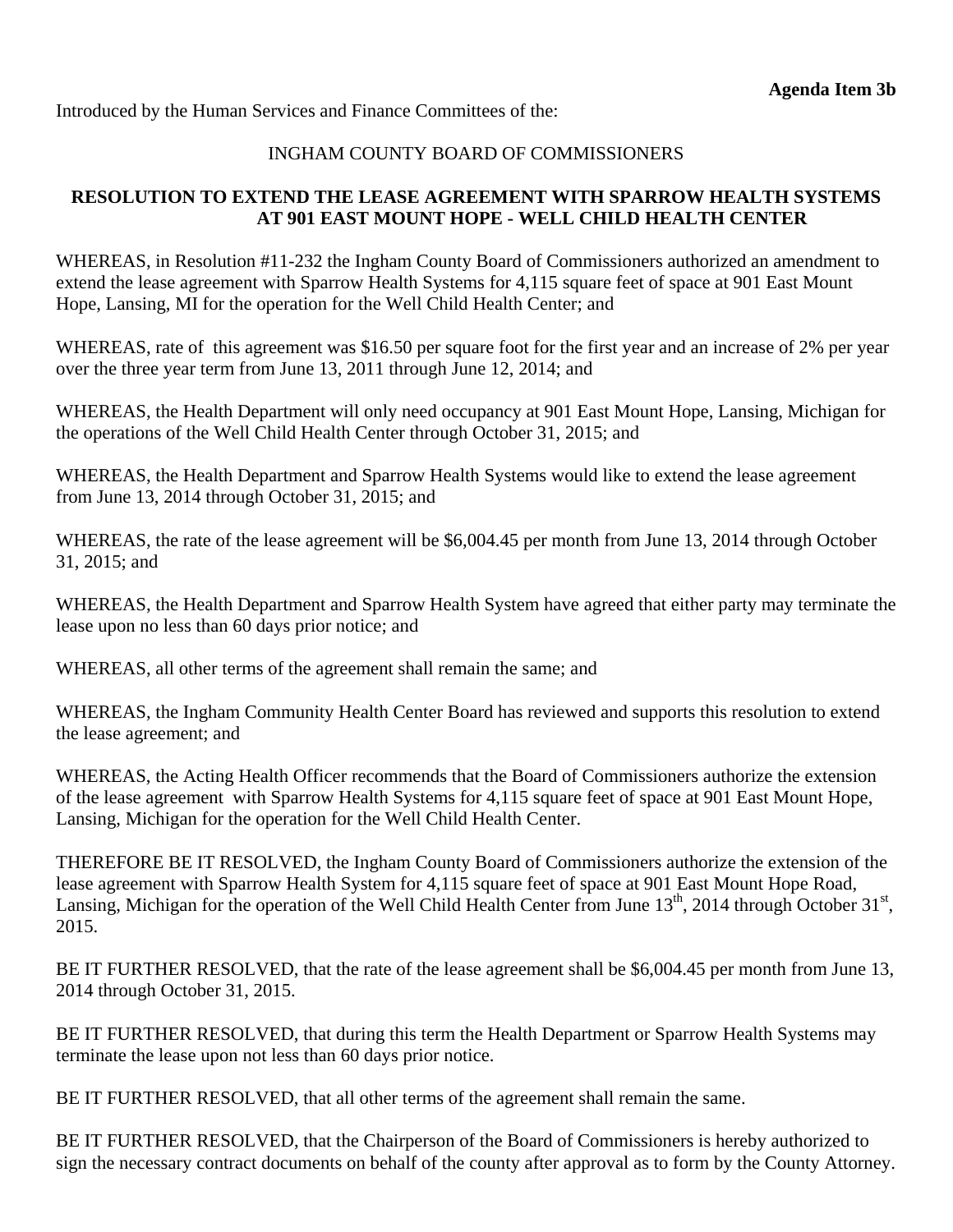# MEMORANDUM

<span id="page-18-0"></span>

| TO:   | <b>Human Services Committee</b><br><b>Finance Committee</b>                                                                                                                                                           |
|-------|-----------------------------------------------------------------------------------------------------------------------------------------------------------------------------------------------------------------------|
| FROM: | Nancy Hayward, MPH, RN, Acting Health Officer                                                                                                                                                                         |
| DATE: | March 11, 2014                                                                                                                                                                                                        |
| RE:   | Resolution to Extend the Physician Services Agreement with Michigan State University's<br>College of Human Medicine to Provide a Part-Time Family Medicine Physician for the<br>Provision of Primary Medical Services |

The attached resolution will authorize an extension to the Physician Services Agreement with Michigan State University's College of Human Medicine. In Resolution #13-246, an agreement was authorized with Michigan State University's (MSU) College of Human Medicine to provide a part-time family medicine physician for the provision of primary medical care services to the Birch Health Center for the period of July 1, 2013 through June 30, 2014. The Health Department and MSU College of Human Medicine would like to extend this agreement from July 1, 2014 through June 30, 2015, with the same terms and conditions.

Dr. Julie Phillips, faculty member of the MSU College of Human Medicine, will continue to provide direct patient care at the rate of \$110.00 an hour at the Birch Health Center six hours a week in addition to providing two hours a week of clinical leadership. The total contractual amount for the period of July 1, 2014 through June 30, 2015 shall not exceed \$45,760. The associated program income from this agreement is expected to continue to offset the contractual expenditure.

I recommend that the Ingham County Board of Commissioners authorize this resolution to extend the physician services agreement with Michigan State University's College of Human Medicine to provide a part-time family medicine physician for the provision of primary medical services for the term of July 1, 2014 through June 30, 2015 for a total not to exceed \$45,760.

c: John Jacobs, w/attachment Barbara Watts Mastin, w/attachment Eric Thelen, w/attachment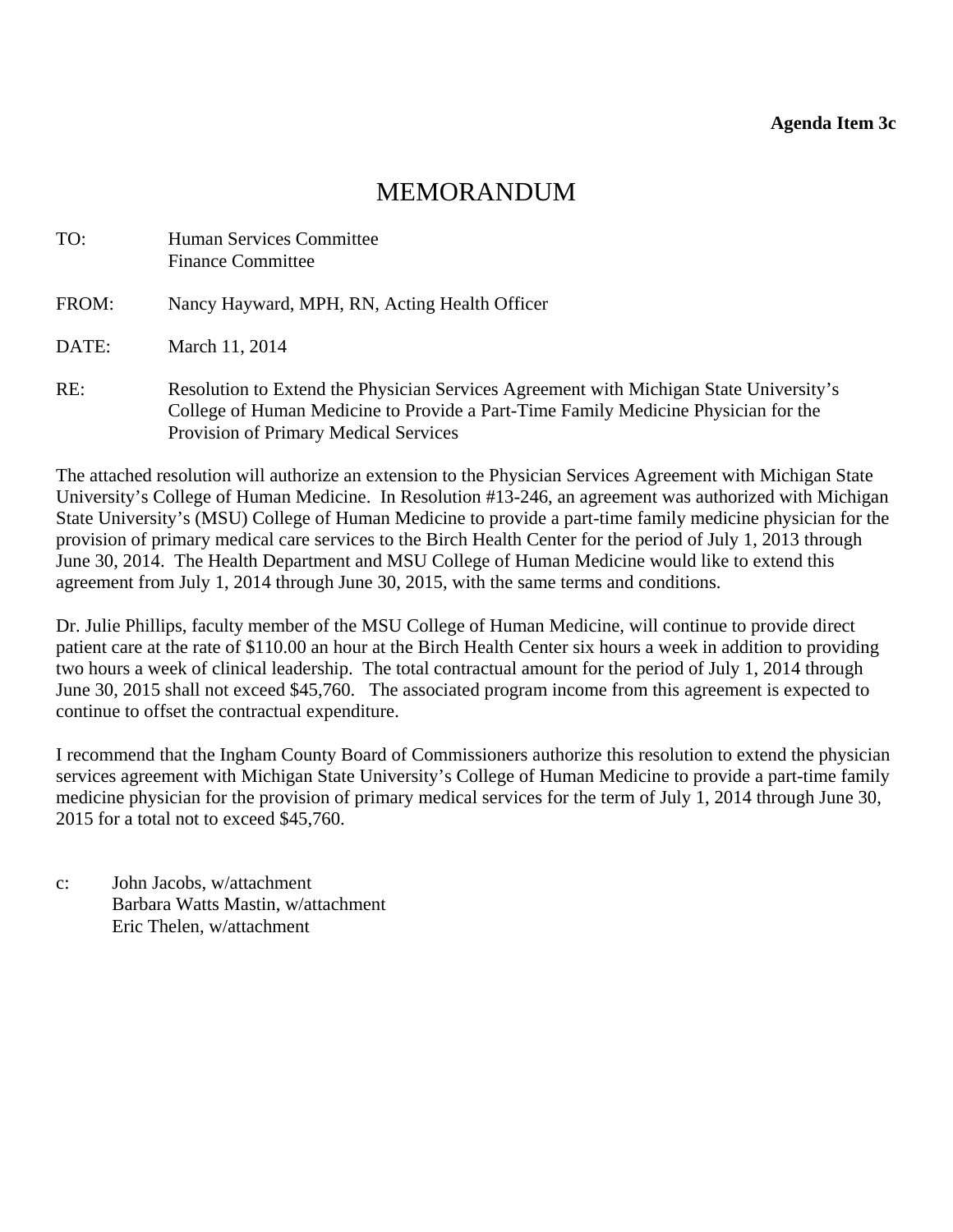Introduced by the Human Services and Finance Committees of the:

#### INGHAM COUNTY BOARD OF COMMISSIONERS

#### **RESOLUTION TO EXTEND THE PHYSICIAN SERVICES AGREEMENT WITH MICHIGAN STATE UNIVERSITY'S COLLEGE OF HUMAN MEDICINE TO PROVIDE A PART-TIME FAMILY MEDICINE PHYSICIAN FOR THE PROVISION OF PRIMARY MEDICAL SERVICES**

WHEREAS, in Resolution #13-246 the Ingham County Board of Commissioners authorized an agreement with Michigan State University's (MSU) College of Human Medicine to provide a part-time family medicine physician for the provision of primary medical care services to the Birch Health Center for a total not to exceed \$45,760 for the period of July 1, 2013 through June 30, 2014; and

WHEREAS, this agreement has an option to renew year to year; and

WHEREAS, the Health Department and MSU College of Human Medicine would like to extend the agreement for one (1) additional year at the same terms and conditions; and

WHEREAS, the Ingham Community Health Center Board has reviewed and supports this resolution to extend the physician services agreement with MSU College of Human Medicine; and

WHEREAS, the Acting Health Officer recommends that the Board of Commissioners authorize a one year extension to the physician services agreement with Michigan State University's College of Human Medicine.

THEREFORE BE IT RESOLVED, that the Board of Commissioners authorizes an extension to the physician services agreement with MSU College of Human Medicine to provide a part time family medicine physician for the provision of primary medical care services to the Birch Health Center for the of July 1, 2014 through June 30, 2015.

BE IT FURTHER RESOLVED, that Dr. Julie Phillips will continue to provide through the MSU College of Human Medicine direct patient care at the rate of \$110.00 an hour at the Birch Health Center six hours a week plus two hours a week of clinical leadership for a total amount not to exceed \$45,760.

BE IT FURTHER RESOLVED, that the associated program income will financially offset the contractual expenditure.

BE IT FURTHER RESOLVED, that all other terms and conditions of the agreement remain unchanged.

BE IT FURTHER RESOLVED, that the Chairperson of the Board of Commissioners is hereby authorized to sign the necessary contract documents on behalf of the County after approval as to form by the County Attorney.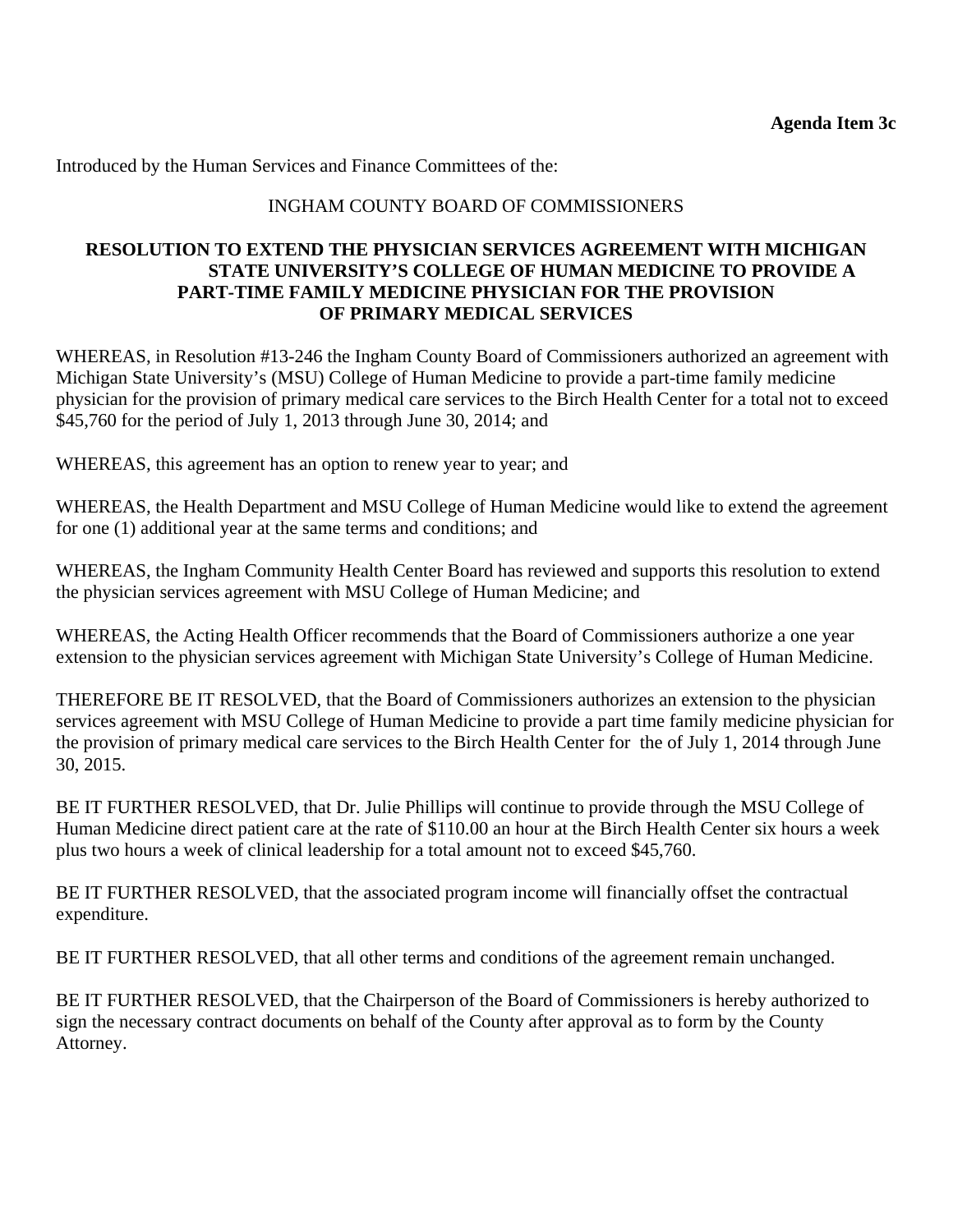**Agenda Item 3d** 

## **MEMORANDUM**

<span id="page-20-0"></span>

| TO:   | Human Service Committee<br><b>Finance Committee</b>          |
|-------|--------------------------------------------------------------|
| FROM: | Nancy Hayward, Acting Health Officer                         |
| DATE: | March 6, 2014                                                |
| RE:   | Authorization to Distribute County Urban Redevelopment Funds |

Ingham County has a strong and successful history of implementing community summits and cultivating citizen ownership of efforts that expand and enhance opportunities for urban redevelopment. The Ingham County Health Department (ICHD), in partnership with the Power of We Consortium (PWC), has been responsible for carrying out efforts in support of the County's priority to "Promote Environmental Protection and Smart Growth." Specifically, ICHD and PWC have established a mechanism to allocate the Urban Redevelopment Funds in the amount of \$35,000 which was established as part of the Health Department budget.

This important investment of \$35,000 has been used to leverage millions of dollars in federal grants (Compassion Capital Fund) and thousands of volunteer service hours (AmeriCorps) towards making our neighborhoods more attractive, vital, and responsive to our residents. Utilization of these funds has included activities such as completion of the walking trail on the south side of Lansing; match for the PWC's Capacity Building Program for community and faith-based organizations and for the AmeriCorps program; support for the Ingham Change Initiative's Summer Youth Program for young men of color; and support for neighborhood community organizing.

For fiscal year 2014, the ICHD, in partnership with the PWC Urban Redevelopment Grant Review Committee, has chosen to support the following grant recipient in an effort to provide greater impact for these critical initiatives:

• REACH Studio Art Center's facade improvements, construction of an outdoor courtyard and a youth art gallery--the first phase of the overall facility expansion project. The Outdoor Courtyard will welcome visitors from the parking area as they enter the main space and a Youth Art Gallery will connect the old wing to the new main studio center. The courtyard will provide a protected outdoor space for summer day camp students to do outdoor activities, be a place to teach about plants and gardening, and provide a space for outdoor community exhibitions and gathering. It will also act as a connection to the entrance lobby from the new expanded parking lot. The window lined Youth Art Gallery will showcase youth art. It will be the only gallery of its kind in the Lansing area.

I recommend adoption of this resolution to establish contracts between the Ingham County Health Department and REACH Studio Art Center, and that the Board Chair is authorized to sign the contracts after review by the County Attorney.

c: Debbie Edokpolo w/attachment John Jacobs w/attachment Isaias Solis w/attachment Eric Thelen w/attachment